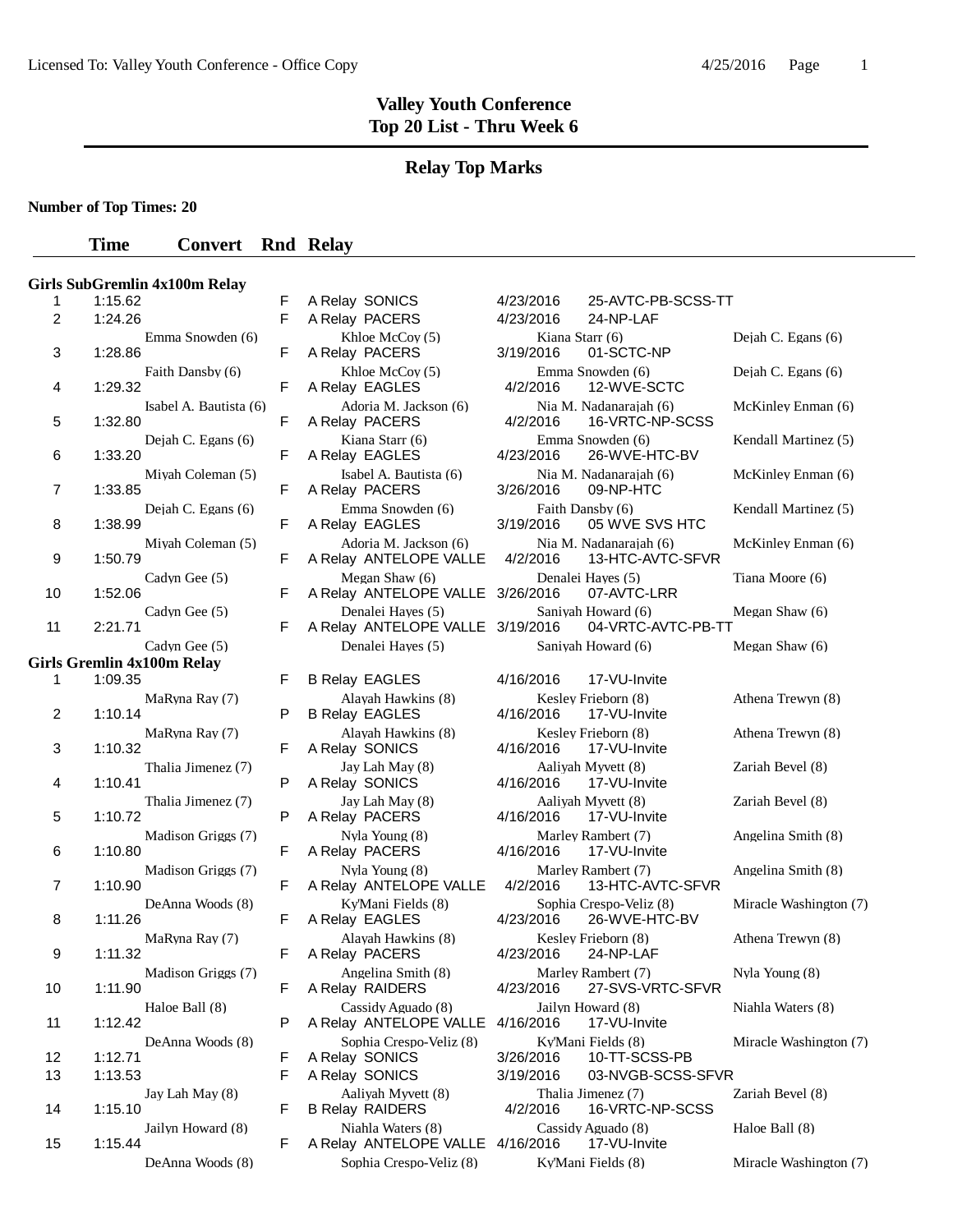#### **Relay Top Marks**

**Number of Top Times: 20**

## **Time Convert Rnd Relay**

| ΙO      | 1.10.00                                   |        | <b>A REIGY SUNICS</b>                             | 4/Z/ZUIO<br>$10 - 8$ N $-1$                      |
|---------|-------------------------------------------|--------|---------------------------------------------------|--------------------------------------------------|
| 17      | Jay Lah May (8)<br>1:15.56                | F      | Aaliyah Myvett (8)<br>A Relay PACERS              | Thalia Jimenez (7)<br>3/26/2016<br>09-NP-HTC     |
| 18      | Nyla Young (8)<br>1:15.62                 | F      | Marley Rambert (7)<br>A Relay SONICS              | Angelina Smith (8)<br>25-AVTC-P<br>4/23/2016     |
| 19      | Jay Lah May (8)<br>1:16.40                | F      | Thalia Jimenez (7)<br>A Relay ANTELOPE VALLE      | Aaliyah Myvett (8)<br>3/26/2016<br>07-AVTC-L     |
| 20      | Ky'Mani Fields (8)<br>1:16.50             | F      | Camryn Gee (8)<br>A Relay PACERS                  | Sophia Crespo-Veliz<br>3/19/2016<br>01-SCTC-N    |
|         | Madison Griggs (7)                        |        | Marley Rambert (7)                                | Angelina Smith (8)                               |
|         | <b>Girls Bantam 4x100m Relay</b><br>57.00 | F      | A Relay SONICS                                    | 03-NVGB-S<br>3/19/2016                           |
| 1       | Brianna Webber (10)                       |        | Zariah Walker (10)                                | Maliyah Cooper (10)                              |
| 2       | 57.96                                     | F      | A Relay SONICS                                    | 4/2/2016<br>16-VRTC-N                            |
| 3       | Brianna Webber (10)<br>58.21              | F      | Zariah Walker (10)<br>C Relay SONICS              | Maliyah Cooper (10)<br>4/16/2016<br>17-VU-Invit  |
|         | Brianna Webber (10)                       |        | Zariah Walker (10)                                | Maliyah Cooper (10)                              |
| 4       | 58.52                                     | P      | C Relay SONICS                                    | 4/16/2016<br>17-VU-Invit                         |
| 5       | Brianna Webber (10)<br>59.01              | F      | Zariah Walker (10)<br>A Relay SONICS              | Maliyah Cooper (10)<br>4/23/2016<br>25-AVTC-P    |
|         | Brianna Webber (10)                       |        | Zariah Walker (10)                                | Maliyah Cooper (10)                              |
| 6       | 1:00.18                                   | F      | A Relay ANTELOPE VALLE                            | 4/2/2016<br>13-HTC-AV                            |
| 7       | Anaya Tryon (10)<br>1:00.31               | F      | Timia Cea (10)<br><b>B Relay SONICS</b>           | Lehela Ray (10)<br>03-NVGB-S<br>3/19/2016        |
| 8       | Jacquelynn Ervin (9)<br>1:00.67           | F      | Camila Jimenez (10)<br>A Relay ANTELOPE VALLE     | Eliyah Larry (9)<br>07-AVTC-L<br>3/26/2016       |
|         | Timia Cea (10)                            |        | Lehela Ray (10)                                   | Zoe Ray $(10)$                                   |
| 9<br>10 | 1:00.83<br>1:00.96                        | F<br>F | A Relay SONICS<br>A Relay ANTELOPE VALLE          | 10-TT-SCS<br>3/26/2016<br>3/19/2016<br>04-VRTC-A |
|         | Timia Cea (10)                            |        | Lehela Ray (10)                                   | Zoe Ray $(10)$                                   |
| 11      | 1:01.06                                   | F      | <b>B Relay PACERS</b>                             | 4/16/2016<br>17-VU-Invit                         |
| 12      | Jaelynn Dixon (10)<br>1:01.29             | F      | Jordyn Waters (9)<br>A Relay PACERS               | Jacelyn Gonzaga (9)<br>4/23/2016<br>24-NP-LAF    |
| 13      | Jaelynn Dixon (10)<br>1:01.52             | F      | Jordyn Waters (9)<br>A Relay RAIDERS              | Jacelyn Gonzaga (9)<br>4/2/2016<br>16-VRTC-N     |
|         | S'Riava Peters (10)                       |        | Camden Sweeney (10)                               | Dublin Sweeney (10)                              |
| 14      | 1:01.54                                   | F      | C Relay PACERS                                    | 4/2/2016<br>16-VRTC-N                            |
| 15      | Ayiana M. Brazile (10)<br>1:01.57         | F      | Jaiden C. Espinoza (10)<br><b>B Relay RAIDERS</b> | Yeni M. Denloye (10)<br>4/2/2016<br>16-VRTC-N    |
| 16      | Delany Diloretto (10)<br>1:01.92          | P      | London Williams (9)<br><b>B Relay PACERS</b>      | Jennifer McNamara (<br>4/16/2016<br>17-VU-Invit  |
|         | Jaelynn Dixon (10)                        |        | Jordyn Waters (9)                                 | Jacelyn Gonzaga (9)                              |
| 17      | 1:01.97                                   | F      | C Relay PACERS                                    | 3/26/2016<br>09-NP-HTC                           |
| 18      | Jacelyn Gonzaga (9)<br>1:02.24            | F      | Jordyn Waters (9)<br>A Relay EAGLES               | Jaelynn Dixon (10)<br>4/23/2016<br>26-WVE-H      |
|         | Ky'Lah L. Abram (9)                       |        | Laila Bowens (9)                                  | Angelina Lopez (10)                              |
| 19      | 1:02.29                                   | F      | A Relay PACERS                                    | 3/19/2016<br>01-SCTC-N                           |
| 20      | Jaelynn Dixon (10)<br>1:02.56             | F      | Jordyn Waters (9)<br>A Relay EAGLES               | Jacelyn Gonzaga (9)<br>4/16/2016<br>17-VU-Invit  |
|         | Ky'Lah L. Abram (9)                       |        | Laila Bowens (9)                                  | Angelina Lopez (10)                              |
|         |                                           |        |                                                   |                                                  |

**Girls Bantam 4x400m Relay**

| 16 | 1:15.50                           | F           | A Relay SONICS                                    | 4/2/2016                      | 16-VRTC-NP-SCSS                         |
|----|-----------------------------------|-------------|---------------------------------------------------|-------------------------------|-----------------------------------------|
|    | Jay Lah May (8)                   |             | Aaliyah Myvett (8)                                |                               | Thalia Jimenez (7)                      |
| 17 | 1:15.56                           | F           | A Relay PACERS                                    | 3/26/2016                     | 09-NP-HTC                               |
| 18 | Nyla Young (8)<br>1:15.62         | F           | Marley Rambert (7)<br>A Relay SONICS              | 4/23/2016                     | Angelina Smith (8)<br>25-AVTC-PB-SCSS-  |
| 19 | Jay Lah May (8)<br>1:16.40        | F           | Thalia Jimenez (7)<br>A Relay ANTELOPE VALLE      | 3/26/2016                     | Aaliyah Myvett (8)<br>07-AVTC-LRR       |
| 20 | Ky'Mani Fields (8)<br>1:16.50     | F           | Camryn Gee (8)<br>A Relay PACERS                  | 3/19/2016                     | Sophia Crespo-Veliz (8)<br>01-SCTC-NP   |
|    | Madison Griggs (7)                |             | Marley Rambert (7)                                |                               | Angelina Smith (8)                      |
|    | rls Bantam 4x100m Relay           |             |                                                   |                               |                                         |
| 1  | 57.00                             | F           | A Relay SONICS                                    | 3/19/2016                     | 03-NVGB-SCSS-SF                         |
| 2  | Brianna Webber (10)<br>57.96      | F           | Zariah Walker (10)<br>A Relay SONICS              | 4/2/2016                      | Maliyah Cooper (10)<br>16-VRTC-NP-SCSS  |
|    | Brianna Webber (10)               |             | Zariah Walker (10)                                |                               | Maliyah Cooper (10)                     |
| 3  | 58.21                             | F           | C Relay SONICS                                    | 4/16/2016                     | 17-VU-Invite                            |
| 4  | Brianna Webber (10)<br>58.52      | P           | Zariah Walker (10)<br>C Relay SONICS              | 4/16/2016                     | Maliyah Cooper (10)<br>17-VU-Invite     |
| 5  | Brianna Webber (10)<br>59.01      | F           | Zariah Walker (10)<br>A Relay SONICS              | 4/23/2016                     | Malivah Cooper (10)<br>25-AVTC-PB-SCSS- |
| 6  | Brianna Webber (10)<br>1:00.18    | $\mathsf F$ | Zariah Walker (10)<br>A Relay ANTELOPE VALLE      | 4/2/2016                      | Maliyah Cooper (10)<br>13-HTC-AVTC-SFVI |
| 7  | Anaya Tryon (10)<br>1:00.31       | F           | Timia Cea (10)<br><b>B Relay SONICS</b>           | Lehela Ray (10)<br>3/19/2016  | 03-NVGB-SCSS-SF                         |
| 8  | Jacquelynn Ervin (9)<br>1:00.67   | F           | Camila Jimenez (10)<br>A Relay ANTELOPE VALLE     | Eliyah Larry (9)<br>3/26/2016 | 07-AVTC-LRR                             |
| 9  | Timia Cea (10)<br>1:00.83         | F           | Lehela Ray (10)<br>A Relay SONICS                 | Zoe Ray $(10)$<br>3/26/2016   | 10-TT-SCSS-PB                           |
| 10 | 1:00.96                           | F           | A Relay ANTELOPE VALLE                            | 3/19/2016                     | 04-VRTC-AVTC-PB-                        |
| 11 | Timia Cea (10)<br>1:01.06         | F           | Lehela Ray (10)<br><b>B Relay PACERS</b>          | Zoe Ray $(10)$<br>4/16/2016   | 17-VU-Invite                            |
| 12 | Jaelynn Dixon (10)<br>1:01.29     | F           | Jordyn Waters (9)<br>A Relay PACERS               | 4/23/2016                     | Jacelyn Gonzaga (9)<br>24-NP-LAF        |
|    | Jaelynn Dixon (10)<br>1:01.52     | F           | Jordyn Waters (9)                                 |                               | Jacelyn Gonzaga (9)                     |
| 13 |                                   |             | A Relay RAIDERS                                   | 4/2/2016                      | 16-VRTC-NP-SCSS                         |
| 14 | S'Riaya Peters (10)<br>1:01.54    | F           | Camden Sweeney (10)<br>C Relay PACERS             | 4/2/2016                      | Dublin Sweeney (10)<br>16-VRTC-NP-SCSS  |
| 15 | Ayiana M. Brazile (10)<br>1:01.57 | F           | Jaiden C. Espinoza (10)<br><b>B Relay RAIDERS</b> | 4/2/2016                      | Yeni M. Denloye (10)<br>16-VRTC-NP-SCSS |
| 16 | Delany Diloretto (10)<br>1:01.92  | P           | London Williams (9)<br><b>B Relay PACERS</b>      | 4/16/2016  17-VU-Invite       | Jennifer McNamara (9)                   |
| 17 | Jaelynn Dixon (10)<br>1:01.97     | F           | Jordyn Waters (9)<br>C Relay PACERS               | 3/26/2016                     | Jacelyn Gonzaga (9)<br>09-NP-HTC        |
| 18 | Jacelyn Gonzaga (9)<br>1:02.24    | F           | Jordyn Waters (9)<br>A Relay EAGLES               | 4/23/2016                     | Jaelynn Dixon (10)<br>26-WVE-HTC-BV     |
| 19 | Ky'Lah L. Abram (9)<br>1:02.29    | F           | Laila Bowens (9)<br>A Relay PACERS                | 3/19/2016                     | Angelina Lopez (10)<br>01-SCTC-NP       |
| 20 | Jaelynn Dixon (10)<br>1:02.56     | F           | Jordyn Waters (9)<br>A Relay EAGLES               | 4/16/2016                     | Jacelyn Gonzaga (9)<br>17-VU-Invite     |

Thalia Jimenez (7) Zariah Bevel (8) 2016 09-NP-HTC Angelina Smith (8) Madison Griggs (7) 1016 25-AVTC-PB-SCSS-TT Aaliyah Myvett (8) Zariah Bevel (8) :016 07-AVTC-LRR Sophia Crespo-Veliz (8) Miracle Washington (7) 2016 01-SCTC-NP Angelina Smith (8) Nyla Young (8) 016 03-NVGB-SCSS-SFVR Maliyah Cooper (10) Mikaela Warr (10) 2016 16-VRTC-NP-SCSS Maliyah Cooper (10) Mikaela Warr (10) 2016 17-VU-Invite Maliyah Cooper (10) Mikaela Warr (10) 2016 17-VU-Invite Maliyah Cooper (10) Mikaela Warr (10) 016 25-AVTC-PB-SCSS-TT Maliyah Cooper (10) Mikaela Warr (10) 016 13-HTC-AVTC-SFVR Lehela Ray  $(10)$  Zoe Ray  $(10)$ 016 03-NVGB-SCSS-SFVR Eliyah Larry (9) Anaiya Cooper (9) 2016 07-AVTC-LRR  $\chi$  Coe Ray (10)  $\chi$  Anaya Tryon (10) 2016 10-TT-SCSS-PB 016 04-VRTC-AVTC-PB-TT  $\chi$  Coe Ray (10)  $\chi$  Anaya Tryon (10) 016 17-VU-Invite Jacelyn Gonzaga (9) Gabriella M. Caldwell (10) Jacelyn Gonzaga (9) Gabriella M. Caldwell (10) 016 16-VRTC-NP-SCSS Dublin Sweeney (10) Destiny Ford (10) 2016 16-VRTC-NP-SCSS Yeni M. Denloye (10) Leilani Starr (9) 016 16-VRTC-NP-SCSS Jennifer McNamara (9) Sophia Cuteno (9) 016 17-VU-Invite Jacelyn Gonzaga (9) Gabriella M. Caldwell (10) 2016 09-NP-HTC Jaelynn Dixon (10) Gabriella M. Caldwell (10) 2016 26-WVE-HTC-BV Angelina Lopez (10) Miye Kodama (10) 2016 01-SCTC-NP Jacelyn Gonzaga (9) Gabriella M. Caldwell (10) 2016 17-VU-Invite ens (9) Angelina Lopez (10) Miye Kodama (10)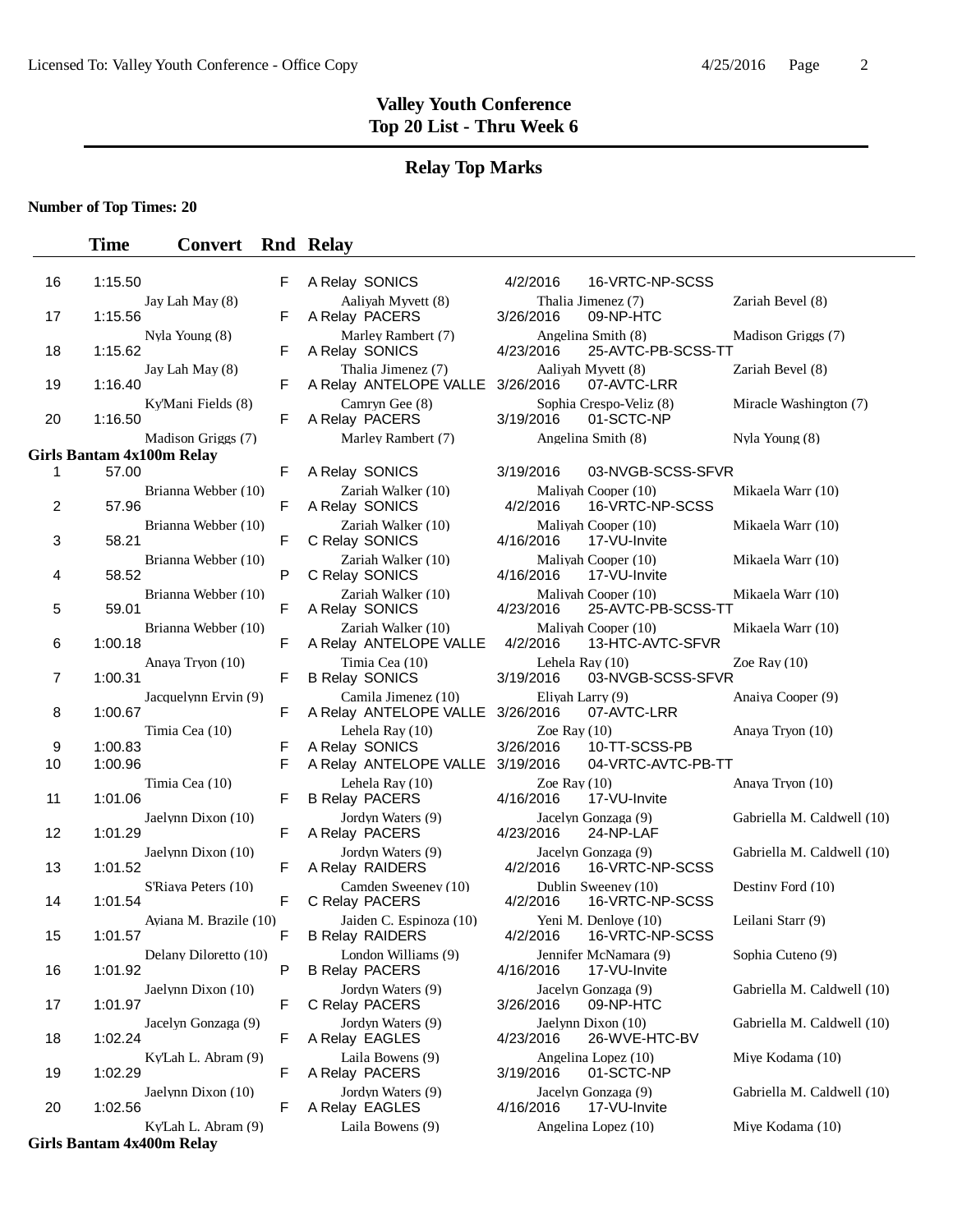## **Relay Top Marks**

**Number of Top Times: 20**

| 1  | 5:07.16 |                                  | F | A Relay ANTELOPE VALLE 4/16/2016                  |                               | 17-VU-Invite                                      |                        |
|----|---------|----------------------------------|---|---------------------------------------------------|-------------------------------|---------------------------------------------------|------------------------|
| 2  | 5:10.42 | Lehela Ray (10)                  | F | Timia Cea (10)<br>A Relay ANTELOPE VALLE          | Zoe Ray $(10)$<br>4/2/2016    | 13-HTC-AVTC-SFVR                                  | Anaya Tryon (10)       |
| 3  | 5:20.10 | Timia Cea (10)                   | F | Lehela Ray (10)<br>A Relay EAGLES                 | Zoe Ray $(10)$<br>4/16/2016   | 17-VU-Invite                                      | Anaya Tryon (10)       |
| 4  | 5:40.34 | Kayla Sey (10)                   | F | Laila Bowens (9)<br>A Relay BEARS                 | 4/16/2016                     | Adriana Bautisa (10)<br>17-VU-Invite              | Angelina Lopez (10)    |
| 5  | 5:41.86 | Lindsey maldonado (10)           | F | Meztli I. Velazquez (9)<br>A Relay EAGLES         | 3/19/2016                     | Alexie R. Barrera (10)<br>05 WVE SVS HTC          | Reece M. Trice (9)     |
| 6  | 5:48.73 | Angelina Lopez (10)              | F | Trinity Smith (9)<br>A Relay EAGLES               | 4/2/2016                      | Ky'Lah L. Abram (9)<br>12-WVE-SCTC                | Payton Godsey (10)     |
| 7  | 5:59.03 | Angelina Lopez (10)              | F | Laila Bowens (9)<br>A Relay RAIDERS               | 4/23/2016                     | Payton Godsey (10)<br>27-SVS-VRTC-SFVR            | Jori M. Glover (9)     |
| 8  | 6:01.28 | Destiny Ford (10)                | F | Carolina Leon (9)<br><b>B Relay EAGLES</b>        | Catie Arnold (9)<br>4/16/2016 | 17-VU-Invite                                      | Isabelle Leon (9)      |
| 9  | 6:07.90 | Ky'Lah L. Abram (9)              | F | Jori M. Glover (9)<br>A Relay PACERS              | Joy Sanders (9)<br>4/2/2016   | 16-VRTC-NP-SCSS                                   | Kai M. Glover (9)      |
| 10 | 6:08.23 | Tiera Orellana (10)              | F | Sarai M. Archer (9)<br>A Relay PACERS             | 3/19/2016                     | Jacelyn Gonzaga (9)<br>01-SCTC-NP                 | Ayiana M. Brazile (10) |
| 11 | 6:22.10 | Breelyn Newsome (9)              | F | Jaiden C. Espinoza (10)<br><b>B Relay EAGLES</b>  | 4/2/2016                      | Jaelynn Dixon (10)<br>12-WVE-SCTC                 | Aviana M. Brazile (10) |
|    |         | Trinity Smith (9)                |   | Kai M. Glover (9)                                 |                               | Ky'Lah L. Abram (9)                               | Joy Sanders (9)        |
|    |         | <b>Girls Midget 4x100m Relay</b> |   |                                                   |                               |                                                   |                        |
| 1  | 52.14   |                                  | P | <b>B Relay EAGLES</b>                             | 4/16/2016                     | 17-VU-Invite                                      |                        |
| 2  | 53.39   | Alyssa Thompson (12)             | F | Nedovia K. Matthews (11)<br><b>B Relay EAGLES</b> | 4/16/2016                     | Taahjah Fann (11)<br>17-VU-Invite                 | Charisma Collins (12)  |
| 3  | 53.49   | Alyssa Thompson (12)             | F | Nedovia K. Matthews (11)<br><b>B Relay EAGLES</b> | 4/23/2016                     | Taahjah Fann (11)<br>26-WVE-HTC-BV                | Charisma Collins (12)  |
| 4  | 53.69   | Niya J. Clayton (11)             | F | Imani G. Clayton (11)<br>A Relay EAGLES           | 4/2/2016                      | Maya Bowens (12)<br>12-WVE-SCTC                   | Sofia Brito (12)       |
| 5  | 54.15   | Taahjah Fann (11)                | F | Nedovia K. Matthews (11)<br>A Relay SONICS        | 4/16/2016                     | Kylee McIntosh (12)<br>17-VU-Invite               | Charisma Collins (12)  |
| 6  | 54.18   | Alexa Garcia (12)                | P | Laila Jimenez (12)<br>A Relay SONICS              | Nailah Ali (12)<br>4/16/2016  | 17-VU-Invite                                      | Nevaeh Williams (11)   |
| 7  | 55.21   | Alexa Garcia (12)                | F | Laila Jimenez (12)<br>A Relay EAGLES              | Nailah Ali (12)<br>3/26/2016  | 11-NVGB-WVE                                       | Nevaeh Williams (11)   |
|    |         | Savannah M. King (11)            |   | Aloria M. Magee (12)                              |                               | Alyssa Thompson (12)                              | Maya Bowens (12)       |
| 8  | 55.41   |                                  | F | A Relay SONICS                                    | 3/19/2016                     | 03-NVGB-SCSS-SFVR                                 |                        |
| 9  | 55.85   |                                  | F | A Relay EAGLES                                    | 4/16/2016                     | 17-VU-Invite                                      |                        |
| 10 | 55.89   | Niya J. Clayton (11)             | F | Kylee McIntosh (12)<br>A Relay EAGLES             |                               | Aloria M. Magee (12)<br>3/19/2016  05 WVE SVS HTC | Sofia Brito (12)       |
| 11 | 56.54   | Niya J. Clayton (11)             | P | Kaylen Fletcher (12)<br>A Relay EAGLES            | 4/16/2016                     | Maya Bowens (12)<br>17-VU-Invite                  | Charisma Collins (12)  |
| 12 | 56.60   | Niya J. Clayton $(11)$           | F | Kylee McIntosh (12)<br>A Relay EAGLES             | 4/23/2016                     | Aloria M. Magee (12)<br>26-WVE-HTC-BV             | Sofia Brito (12)       |
|    |         | Nedovia K. Matthews (11)         |   | Kaylen Fletcher (12)                              |                               | Taahjah Fann (11)                                 | Charisma Collins (12)  |
| 13 | 57.06   |                                  | F | A Relay SONICS                                    | 3/26/2016                     | 10-TT-SCSS-PB                                     |                        |
| 14 | 57.62   |                                  | F | <b>B Relay EAGLES</b>                             | 3/19/2016                     | 05 WVE SVS HTC                                    |                        |
| 15 | 57.75   | Sofia Brito (12)                 | F | Aloria M. Magee (12)<br>A Relay PACERS            | 3/26/2016                     | Nedovia K. Matthews (11)<br>09-NP-HTC             | Taahjah Fann (11)      |
|    |         | Salma M. Benga (11)              |   | Jasmin C. Dudley (12)                             | Kyla Scott (12)               |                                                   | Amaya Hammons (11)     |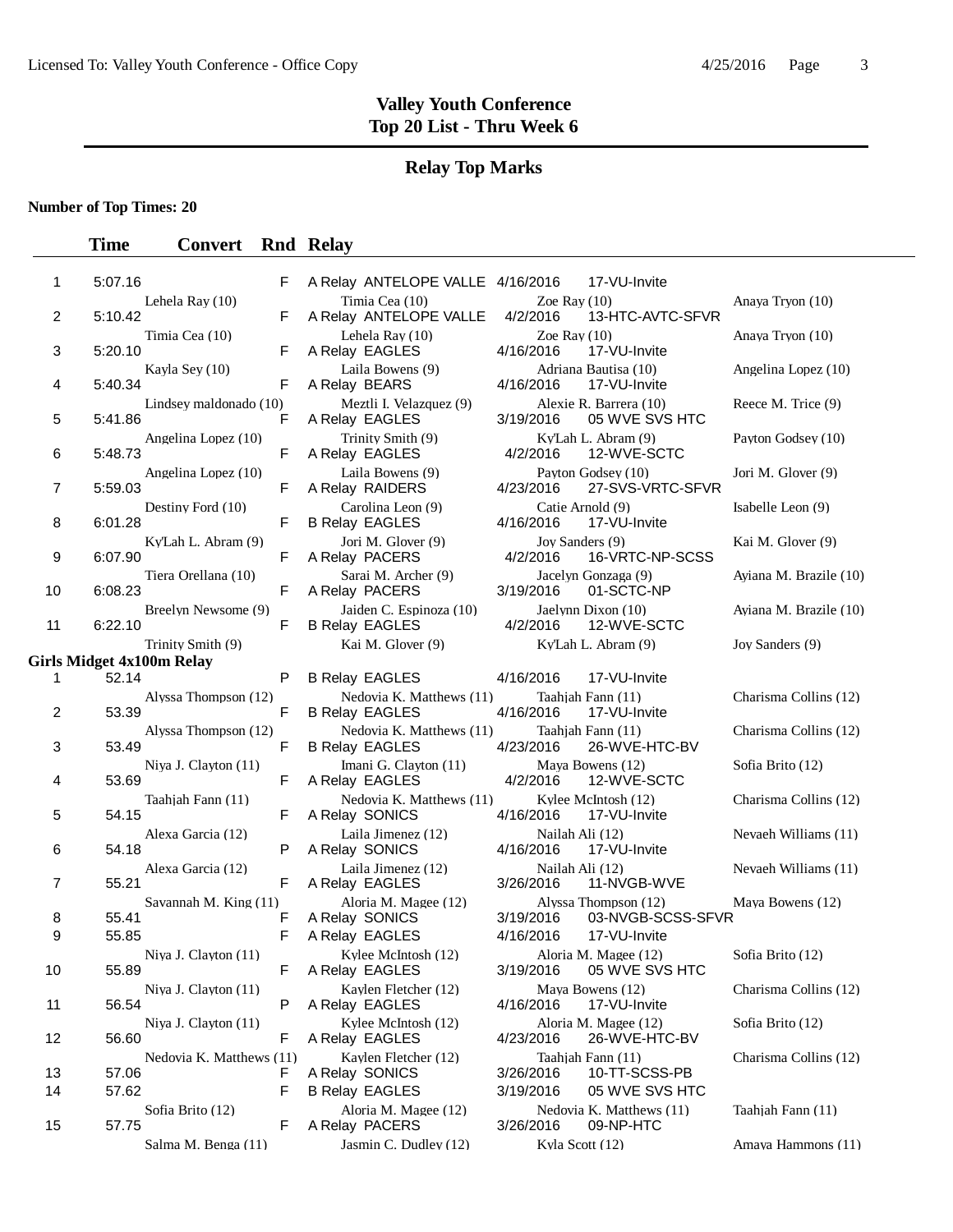## **Relay Top Marks**

**Number of Top Times: 20**

| 16             | 57.98                                       |                          | F | A Relay BEARS                                  | 3/26/2016                   | 11-NVGB-WVE                                |                           |
|----------------|---------------------------------------------|--------------------------|---|------------------------------------------------|-----------------------------|--------------------------------------------|---------------------------|
| 17             | 58.00                                       | Jiselle Minor (12)       | F | Jocelyn Rodriguez (12)<br>A Relay PACERS       | 4/2/2016                    | Gabrielle Vinzon (12)<br>16-VRTC-NP-SCSS   | Zaida Velazquez (11)      |
| 18             | 58.90                                       | Salma M. Benga (11)      | F | Kyla Scott (12)<br>D Relay PACERS              | 4/2/2016                    | Jasmin C. Dudley (12)<br>16-VRTC-NP-SCSS   | Amaya Hammons (11)        |
| 19             | 59.56                                       | Chevenne Tsuang (11)     | F | Amanda M. Anguiano (12)<br>A Relay BEARS       | 3/19/2016                   | Isis M. Diaz $(12)$<br>03-NVGB-SCSS-SFVR   | Izel A. Plascencia (12)   |
| 20             | 59.94                                       | Janine I. Valdivia (12)  | F | Zaida Velazquez (11)<br>A Relay PACERS         | 4/23/2016                   | Gabrielle Vinzon (12)<br>24-NP-LAF         | Jocelyn Rodriguez (12)    |
|                |                                             | Jayda M. Conley (11)     |   | Kyla Scott (12)                                |                             | Jasmin C. Dudley (12)                      | Amaya Hammons (11)        |
|                | <b>Girls Midget 4x400m Relay</b><br>4:41.14 |                          | F |                                                |                             |                                            |                           |
| 1              |                                             | Amanda M. Anguiano (12)  |   | A Relay PACERS                                 | 4/16/2016                   | 17-VU-Invite<br>Chevenne Tsuang (11)       |                           |
| 2              | 4:48.90                                     |                          | F | Isis M. Diaz $(12)$<br>A Relay SONICS          | 4/2/2016                    | 16-VRTC-NP-SCSS                            | Izel A. Plascencia (12)   |
| 3              | 4:53.53                                     | Nevaeh Williams (11)     | F | Alexa Garcia (12)<br>A Relay EAGLES            | Nailah Ali (12)<br>4/2/2016 | 12-WVE-SCTC                                | Ryann Wyatt (12)          |
| 4              | 5:00.92                                     | Savannah M. King (11)    | F | Maya Bowens (12)<br>A Relay BEARS              | 4/16/2016                   | Sofia Brito (12)<br>17-VU-Invite           | Nedovia K. Matthews (11)  |
| 5              | 5:01.82                                     | Jiselle Minor (12)       | F | Jocelyn Rodriguez (12)<br>A Relay BEARS        | 4/23/2016                   | Zaida Velazquez (11)<br>23-SCTC-LRR-NVGB   | Gabrielle Vinzon (12)     |
| 6              | 5:03.63                                     | Jiselle Minor (12)       | F | Janine I. Valdivia (12)<br>A Relay EAGLES      | 3/19/2016                   | Gabrielle Vinzon (12)<br>05 WVE SVS HTC    | Jocelyn Rodriguez (12)    |
| $\overline{7}$ | 5:06.60                                     | Charisma Collins (12)    | F | Nedovia K. Matthews (11)<br>A Relay PACERS     | 3/19/2016                   | Emily Caughley (11)<br>01-SCTC-NP          | Jendayi Ouedrago (12)     |
| 8              | 5:08.82                                     | Isis M. Diaz $(12)$      | F | Yessenia Pizano (11)<br>A Relay PACERS         | 4/23/2016                   | Amaya Hammons (11)<br>24-NP-LAF            |                           |
| 9              | 5:09.21                                     | Jayda M. Conley (11)     | F | Kayla Orellana (11)<br>A Relay PALMDALE BUL    | 3/19/2016                   | Kylie M. Cantey (11)<br>04-VRTC-AVTC-PB-TT | Isis M. Diaz $(12)$       |
| 10             | 5:31.60                                     | Kateland K. Estrada (12) | F | A Relay PACERS                                 | 4/2/2016                    | 16-VRTC-NP-SCSS                            |                           |
|                |                                             | Hamilton Grashel (11)    |   | Jayda M. Conley (11)                           |                             | Kylie M. Cantey (11)                       | Yessenia Pizano (11)      |
|                | <b>Girls Youth 4x100m Relay</b>             |                          |   |                                                |                             |                                            |                           |
| 1              | 51.11                                       |                          | F | A Relay EAGLES<br>Asha Fann (13)               | 4/16/2016                   | 17-VU-Invite<br>Samantha Patierno (14)     |                           |
| 2              | 51.22                                       | Sydney Suffin (14)       | P | A Relay EAGLES                                 | 4/16/2016                   | 17-VU-Invite                               | Jazmin Jackson (14)       |
| 3              | 51.52                                       | Sydney Suffin (14)       | F | Asha Fann (13)<br>A Relay EAGLES               | 4/23/2016                   | Samantha Patierno (14)<br>26-WVE-HTC-BV    | Jazmin Jackson (14)       |
| 4              | 51.96                                       | Ariel Regrev (14)        | F | Asha Fann (13)<br>A Relay EAGLES               | 3/19/2016                   | Samantha Patierno (14)<br>05 WVE SVS HTC   | Jazmin Jackson (14)       |
| 5              | 52.07                                       | Sydney Suffin (14)       |   | Asha Fann (13)<br>A Relay EAGLES               | 3/26/2016                   | Samantha Patierno (14)<br>11-NVGB-WVE      | Jazmin Jackson (14)       |
| 6              | 52.26                                       | Sydney Suffin (14)       | F | Asha Fann (13)<br>A Relay EAGLES               | 4/2/2016                    | Samantha Patierno (14)<br>12-WVE-SCTC      | Jazmin Jackson (14)       |
| $\overline{7}$ | 52.70                                       | Sydney Suffin (14)       | P | Asha Fann (13)<br>A Relay PACERS               | 4/16/2016                   | Samantha Patierno (14)<br>17-VU-Invite     | Jazmin Jackson (14)       |
| 8              | 52.94                                       | Delaney Sherman (14)     | F | Jolie Thymes (14)<br>A Relay PACERS            | 3/19/2016                   | Indiglo Russell (14)<br>01-SCTC-NP         | Alexa Williams (13)       |
| 9              | 53.40                                       | Delaney Sherman (14)     | F | Indiglo Russell (14)<br>A Relay PACERS         | 4/2/2016                    | Jolie Thymes (14)<br>16-VRTC-NP-SCSS       | Antiuanyce C. Farmer (14) |
| 10             | 53.81                                       | Delaney Sherman (14)     | F | Indiglo Russell (14)<br>A Relay ANTELOPE VALLE | 3/26/2016                   | Jolie Thymes (14)<br>07-AVTC-LRR           | Antjuanyce C. Farmer (14) |
|                |                                             | Noelani Casey (14)       |   | Kholanee Harris (13)                           |                             | Jasmyn Lewis (13)                          | Ajha Harris (13)          |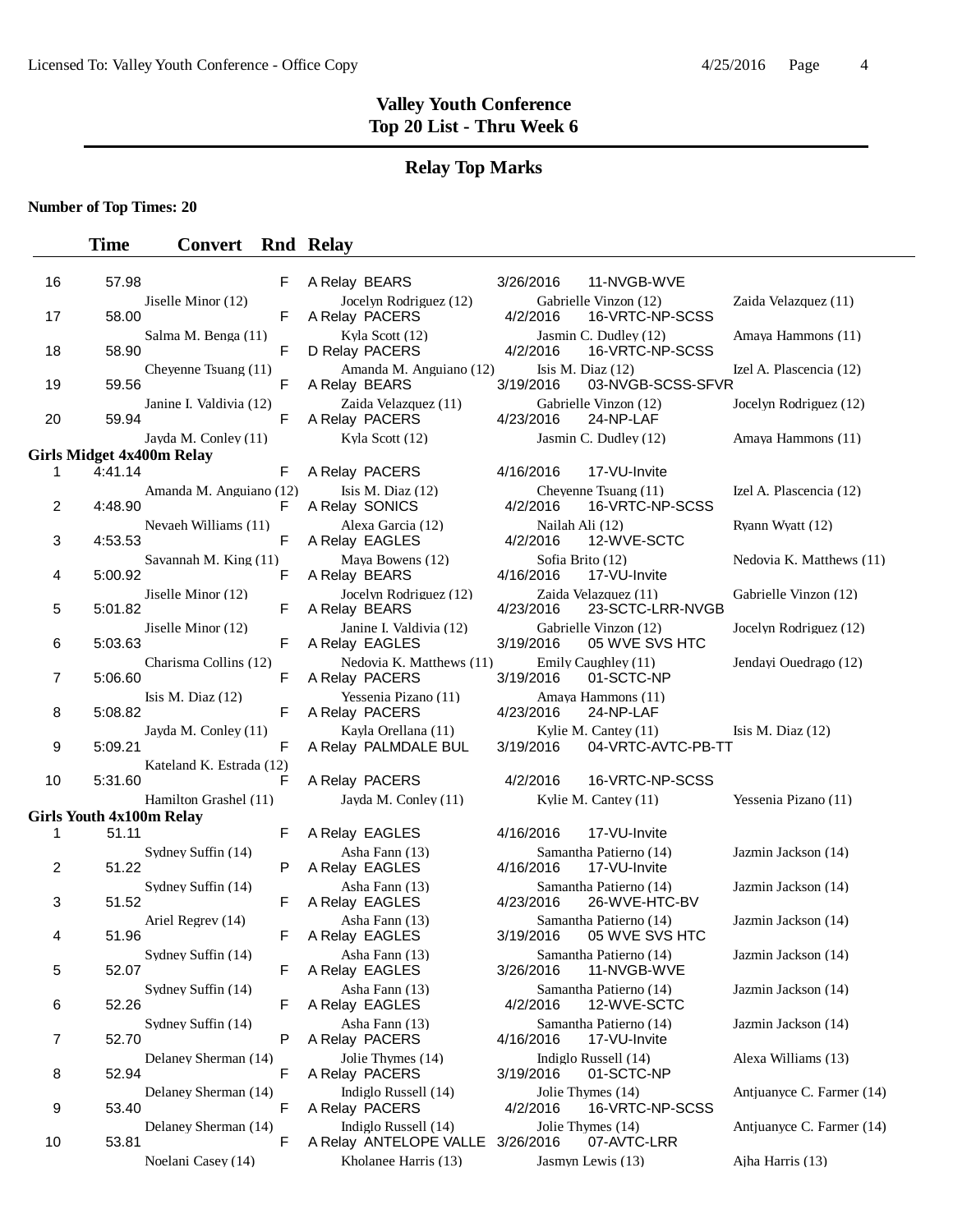## **Relay Top Marks**

**Number of Top Times: 20**

| 11    | 53.94                           | F                                      | A Relay SONICS                                           | 3/19/2016                         | 03-NVGB-SCSS-SFVR                        |                       |
|-------|---------------------------------|----------------------------------------|----------------------------------------------------------|-----------------------------------|------------------------------------------|-----------------------|
| 12    | 54.08                           | Magdalen Theologidy (14)<br>F          | Laisette Rachal (13)<br>A Relay PACERS                   | 4/16/2016                         | Sophia Manzano (13)<br>17-VU-Invite      | Alyssa Gill (13)      |
| 13    | 54.15                           | Delaney Sherman (14)<br>F              | Jolie Thymes (14)<br>A Relay ANTELOPE VALLE 3/19/2016    | Indiglo Russell (14)              | 04-VRTC-AVTC-PB-TT                       | Alexa Williams (13)   |
| 14    | 54.17                           | Noelani Casey (14)<br>F                | Aiha Harris (13)<br>A Relay PACERS                       | 4/23/2016                         | Kholanee Harris (13)<br>24-NP-LAF        | Jasmyn Lewis (13)     |
| 15    | 54.43                           | Indiglo Russell (14)<br>F              | Jolie Thymes (14)<br>A Relay ANTELOPE VALLE 4/16/2016    |                                   | Delaney Sherman (14)<br>17-VU-Invite     | Alexa Williams (13)   |
| 16    | 54.68                           | Hailey Warner (13)<br>P                | Aiha Harris (13)<br>A Relay ANTELOPE VALLE 4/16/2016     |                                   | Kholanee Harris (13)<br>17-VU-Invite     | Jasmyn Lewis (13)     |
| 17    | 55.01                           | Hailey Warner (13)<br>F                | Aiha Harris (13)<br>A Relay ANTELOPE VALLE               | 4/2/2016                          | Kholanee Harris (13)<br>13-HTC-AVTC-SFVR | Jasmyn Lewis (13)     |
| 18    | 55.93                           | Jasmyn Lewis (13)<br>F                 | Kholanee Harris (13)<br>A Relay ANTELOPE VALLE 4/23/2016 | Ajha Harris (13)                  | 25-AVTC-PB-SCSS-TT                       | Noelani Casey (14)    |
| 19    | 56.55                           | Jasmyn Lewis (13)<br>F                 | Kholanee Harris (13)<br><b>B Relay PACERS</b>            | Ajha Harris (13)<br>3/19/2016     | 01-SCTC-NP                               | Alexis Owens (14)     |
| 20    | 56.90                           | Amanda T. Lietz (14)<br>F              | Nailah M. Bombata (13)<br><b>B Relay PACERS</b>          | 4/2/2016                          | Samantha Lawhorn (14)<br>16-VRTC-NP-SCSS | Lamaya Robinson (14)  |
|       |                                 | Lamaya Robinson (14)                   | Zohie Dotson (13)                                        |                                   | Amanda T. Lietz (14)                     | Alexa Williams (13)   |
|       | <b>Girls Youth 4x400m Relay</b> |                                        |                                                          |                                   |                                          |                       |
| 1     | 4:31.00                         | F                                      | A Relay PACERS                                           | 4/16/2016                         | 17-VU-Invite                             |                       |
| 2     | 4:36.87                         | Samantha Lawhorn (14)<br>F             | Lydia M. Benga (13)<br>A Relay EAGLES                    | 3/19/2016                         | Lamaya Robinson (14)<br>05 WVE SVS HTC   | Alexa Williams (13)   |
| 3     | 4:39.87                         | Samantha Patierno (14)<br>F            | Ariel Regrey (14)<br>A Relay EAGLES                      | 4/2/2016                          | Jazmin Jackson (14)<br>12-WVE-SCTC       | Asha Fann (13)        |
| 4     | 4:40.51                         | Sydney Suffin (14)<br>F                | Asha Fann (13)<br>A Relay PACERS                         | 3/26/2016                         | Samantha Patierno (14)<br>09-NP-HTC      | Ariel Regrev (14)     |
|       |                                 | Lydia M. Benga (13)                    | Lamaya Robinson (14)                                     |                                   | Alexa Williams (13)                      | Olivia Hernandez (14) |
|       |                                 | <b>Girls Intermediate 4x100m Relay</b> |                                                          |                                   |                                          |                       |
| 1     | 54.60                           | F                                      | A Relay EAGLES                                           | 3/26/2016                         | 11-NVGB-WVE                              |                       |
|       |                                 | Semei Carvente (15)                    | Jalyn DeBardlaban (15)                                   | Ines Diallo $(16)$                |                                          | Samantha Gever (16)   |
| $1^*$ |                                 | <b>Boys SubGremlin 4x100m Relay</b>    |                                                          |                                   |                                          |                       |
|       | 1:20.48                         | P                                      | A Relay PACERS                                           | 4/16/2016                         | 17-VU-Invite                             |                       |
| $1^*$ | 1:20.48                         | Zamarion Stokes (6)<br>F               | Jorden Culver-Dupre (6)<br>A Relay PACERS                | 4/16/2016                         | Trineil Roberson (5)<br>17-VU-Invite     | Samuel Carpenter (6)  |
| 3     | 1:22.90                         | Zamarion Stokes (6)<br>F               | Jorden Culver-Dupre (6)<br>A Relay PACERS                | 4/2/2016                          | Trineil Roberson (5)<br>16-VRTC-NP-SCSS  | Samuel Carpenter (6)  |
| 4     | 1:24.83                         | Zamarion Stokes (6)<br>F               | Trineil Roberson (5)<br>A Relay PACERS                   | 4/23/2016                         | Nicholas Marasco (6)<br>24-NP-LAF        | Samuel Carpenter (6)  |
| 5     | 1:25.16                         | Zamarion Stokes (6)<br>F               | Jorden Culver-Dupre (6)<br>A Relay PACERS                | Samuel Carpenter (6)<br>3/26/2016 | 09-NP-HTC                                | Trineil Roberson (5)  |
| 6     | 1:25.80                         | Zamarion Stokes (6)<br>F               | Nicholas Marasco (6)<br>A Relay RAIDERS                  | 4/2/2016                          | Trineil Roberson (5)<br>16-VRTC-NP-SCSS  | Samuel Carpenter (6)  |
| $7^*$ | 1:28.73                         | Jayden Zorns (6)<br>Ρ                  | Asar Anderson (6)<br><b>B Relay PACERS</b>               | 4/16/2016                         | Christian McCray (6)<br>17-VU-Invite     | Johnny Holland (5)    |
| $7^*$ | 1:28.73                         | Devin Amechi (6)<br>F                  | Nicholas Marasco (6)<br><b>B Relay PACERS</b>            | Hendrix Tucker (5)<br>4/16/2016   | 17-VU-Invite                             | Gavin C. Finegan (6)  |
| 9     | 1:29.53                         | Devin Amechi (6)<br>F                  | Nicholas Marasco (6)<br>A Relay ANTELOPE VALLE 3/26/2016 | Hendrix Tucker (5)                | 07-AVTC-LRR                              | Gavin C. Finegan (6)  |
|       |                                 | Honor Lyons $(6)$                      | Kade Sneed (6)                                           |                                   | Hasani I. Thompson (6)                   | King Victoria (6)     |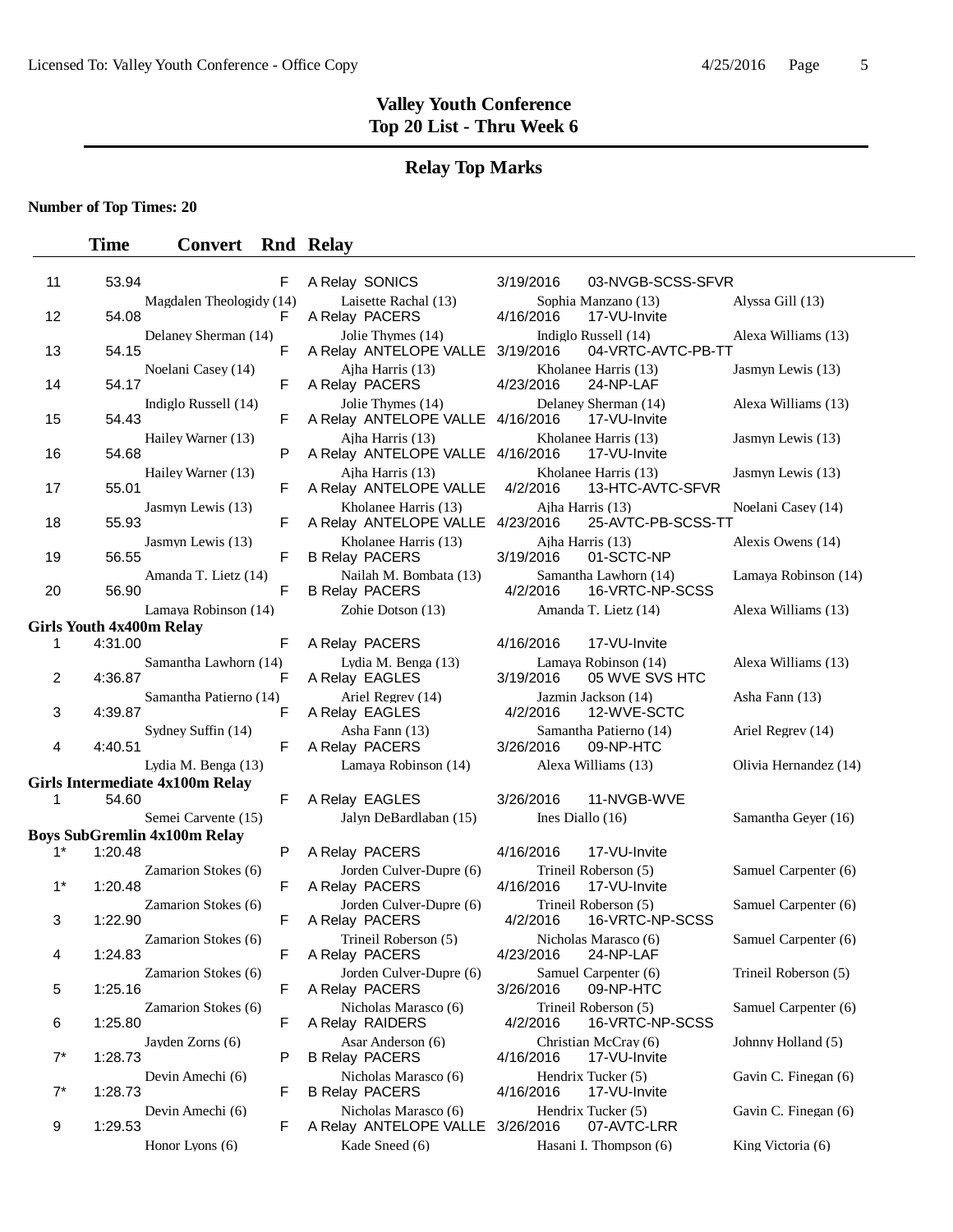## **Relay Top Marks**

**Number of Top Times: 20**

| 10       | 1:30.14            |                                  | F      | A Relay ANTELOPE VALLE 4/23/2016                 |                             | 25-AVTC-PB-SCSS-TT                            |                         |
|----------|--------------------|----------------------------------|--------|--------------------------------------------------|-----------------------------|-----------------------------------------------|-------------------------|
|          |                    | Hasani I. Thompson (6)           |        | Kade Sneed (6)                                   |                             | DeShawn Woods (5)                             | King Victoria (6)       |
| 11       | 1:30.99            |                                  | F      | A Relay PACERS                                   | 3/19/2016                   | 01-SCTC-NP                                    |                         |
| 12       | 1:31.87            | Zamarion Stokes (6)              | F      | Nicholas Marasco (6)<br>A Relay EAGLES           | 3/19/2016                   | Gavin C. Finegan (6)<br>05 WVE SVS HTC        | Samuel Carpenter (6)    |
| 13       | 1:33.72            |                                  | F      | A Relay EAGLES                                   | 4/2/2016                    | 12-WVE-SCTC                                   |                         |
| 14       | 1:34.78            | Michael A. Bautista (5)          | F      | Solomon Nash (6)<br>A Relay EAGLES               | 4/23/2016                   | Khidonnie Irving (6)<br>26-WVE-HTC-BV         | Logan Herrera (6)       |
| 15       | 1:36.05            | Michael A. Bautista (5)          | F      | Khidonnie Irving (6)<br>A Relay ANTELOPE VALLE   | 3/19/2016                   | Solomon Nash (6)<br>04-VRTC-AVTC-PB-TT        | Logan Herrera (6)       |
| 16       | 1:38.26            | Honor Lyons (6)                  | F      | Kade Sneed (6)<br>A Relay RAIDERS                | 3/19/2016                   | DeShawn Woods (5)<br>04-VRTC-AVTC-PB-TT       | King Victoria (6)       |
| 17       | 1:39.84            | Kashton Estrada (6)              | F      | Johnny Holland (5)<br><b>B Relay PACERS</b>      | 3/26/2016                   | 09-NP-HTC                                     |                         |
| 18       | 1:41.40            | Devin Amechi (6)                 | F      | Jorden Culver-Dupre (6)<br><b>B Relay PACERS</b> | Aimar Garay (5)<br>4/2/2016 | 16-VRTC-NP-SCSS                               | Gavin C. Finegan (6)    |
|          |                    | Hendrix Tucker (5)               |        | Devin Amechi (6)                                 |                             | Gavin C. Finegan (6)                          | Jorden Culver-Dupre (6) |
| 1        | 1:00.94            | <b>Boys Gremlin 4x100m Relay</b> | F      | A Relay SONICS                                   | 3/19/2016                   | 03-NVGB-SCSS-SFVR                             |                         |
| 2        | 1:02.56            | Jovan Jiles (8)                  | F      | Austin Evans (8)<br>A Relay PACERS               | 4/16/2016                   | Xavier Passmore (8)<br>17-VU-Invite           | Myles Mccrory (8)       |
| 3        | 1:03.42            | Darren Haggerty (8)              | P      | Jackson Shirley (8)<br>A Relay SONICS            | 4/16/2016                   | Andrew A. Newchurch (8)<br>17-VU-Invite       | Charles M. Davis (8)    |
| 4        | 1:03.86            | Jovan Jiles (8)                  | F      | Austin Evans (8)<br>A Relay SONICS               | 4/16/2016                   | Ashtyn Thomas (8)<br>17-VU-Invite             | Myles Mccrory (8)       |
| 5        | 1:04.13            | Jovan Jiles (8)                  | P      | Austin Evans (8)<br>A Relay PACERS               | 4/16/2016                   | Ashtyn Thomas (8)<br>17-VU-Invite             | Myles Mccrory (8)       |
| 6        | 1:04.45            | Darren Haggerty (8)              | F      | Jackson Shirley (8)<br>A Relay PACERS            | 4/23/2016                   | Andrew A. Newchurch (8)<br>24-NP-LAF          | Charles M. Davis (8)    |
| 7        | 1:04.60            | Maximus Webb (8)                 | F      | McCardell M. Barton (7)<br>A Relay SONICS        | 4/2/2016                    | Don Michael Ramirez (7)<br>16-VRTC-NP-SCSS    | Aiden Harris (8)        |
| 8        | 1:04.70            | Jovan Jiles (8)                  | F      | Austin Evans (8)<br>A Relay PACERS               | 4/2/2016                    | Ashtyn Thomas (8)<br>16-VRTC-NP-SCSS          | Myles Mccrory (8)       |
| 9        | 1:05.34            | Imaan C. Edwards (8)             | F      | Jackson Shirley (8)<br><b>B Relay SONICS</b>     | 3/19/2016                   | Charles M. Davis (8)<br>03-NVGB-SCSS-SFVR     | Andrew A. Newchurch (8) |
| 10       | 1:06.01            | Mekhi Free (8)                   | F      | Ashtyn Thomas (8)<br>A Relay PACERS              | 3/19/2016                   | Jamelian Quinn (8)<br>01-SCTC-NP              | Tyler Halvorsen (8)     |
|          |                    | Darren Haggerty (8)              |        | Andrew A. Newchurch (8)                          |                             | Charles M. Davis (8)                          | McCardell M. Barton (7) |
| 11<br>12 | 1:06.06<br>1:06.11 |                                  | F<br>P | C Relay SONICS<br>A Relay EAGLES                 | 3/26/2016<br>4/16/2016      | 10-TT-SCSS-PB<br>17-VU-Invite                 |                         |
| 13       | 1:07.25            | Tomaso Semidey (8)               | F      | Shannon Brown (8)<br>A Relay PACERS              | 3/26/2016                   | Brandon Nash (8)<br>09-NP-HTC                 | Chase Evans (7)         |
| 14       | 1:08.04            | Lawrence Gaines (8)              | F      | Darren Haggerty (8)<br>A Relay EAGLES            | 4/23/2016                   | Andrew A. Newchurch (8)<br>26-WVE-HTC-BV      | Charles M. Davis (8)    |
| 15       | 1:08.05            | Tomaso Semidey (8)               | F      | Shannon Brown (8)<br><b>B Relay SONICS</b>       | Ryan Tan (8)<br>4/23/2016   | 25-AVTC-PB-SCSS-TT                            | Brandon Nash (8)        |
| 16       | 1:08.06            | Jovan Jiles (8)                  | F      | Jamelian Quinn (8)<br>C Relay SONICS             | 3/19/2016                   | Deshawn Schirrmacher (8)<br>03-NVGB-SCSS-SFVR | Tyler Halvorsen (8)     |
| 17       | 1:08.11            | Jacob Delgado (8)                | F      | Andrew Jennings (7)<br>A Relay ANTELOPE VALLE    | 4/2/2016                    | Isaac Mallory (7)<br>13-HTC-AVTC-SFVR         | Jayden Singleton (7)    |
|          |                    | Messiah Walker (8)               |        | Brandon Robinson (8)                             |                             | Classic Roberts (8)                           | La'Marion Dillon (8)    |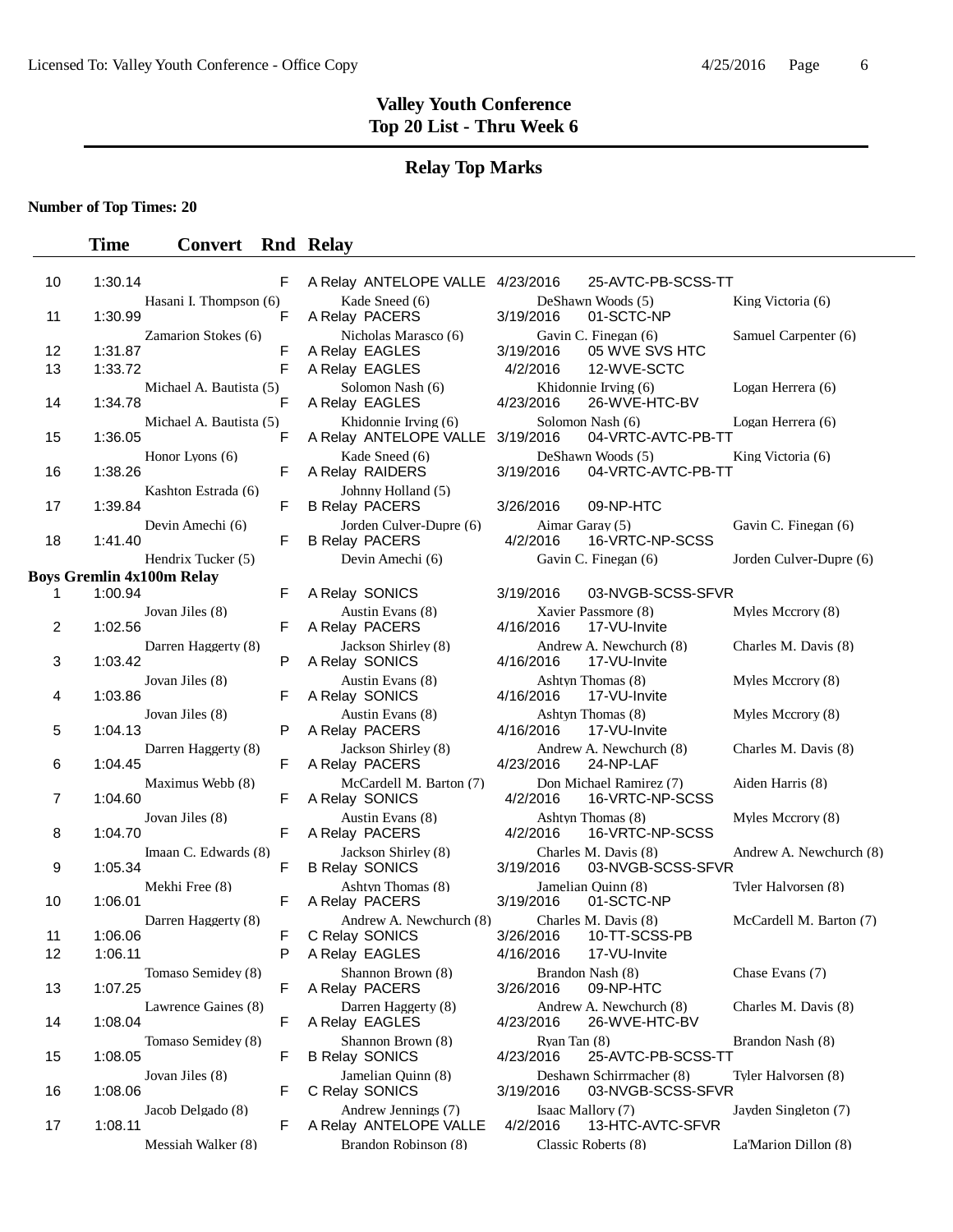**Time Convert Rnd Relay** 

#### **Valley Youth Conference Top 20 List - Thru Week 6**

#### **Relay Top Marks**

**Number of Top Times: 20**

#### 18 1:08.30 F B Relay RAIDERS 4/2/2016 16-VRTC-NP-SCSS Dru Wilson (7) Tai Yson (8) Cole Morgan (8) Boston Horne (8) 19 1:08.46 P A Relay ANTELOPE VALLE 4/16/2016 17-VU-Invite La'Marion Dillon (8) Brandon Robinson (8) Messiah Walker (8)<br>F A Relay ANTELOPE VALLE 4/16/2016 17-VU-Invite 20 1:08.56 F A Relay ANTELOPE VALLE 4/16/2016 La'Marion Dillon (8) Brandon Robinson (8) Messiah Walker (8) **Boys Bantam 4x100m Relay**  1 56.03 **F B Relay EAGLES** 4/16/2016 17-VU-Invite DeAndre Jackson (10) Darrick R. Jacob Jr (10) Xavarien Perkins (10) Jaylen Sanders (10) 2 56.51 **F B Relay PACERS** 4/16/2016 17-VU-Invite Isaiah Lowe (10) Justin Hart (10) Niles M. Davis (9) Michael T. Lindsey (10) 3 56.67 P B Relay PACERS 4/16/2016 17-VU-Invite Isaiah Lowe (10) Justin Hart (10) Niles M. Davis (9) Michael T. Lindsey (10)<br>
P B Relay EAGLES 4/16/2016 17-VU-lnvite 4 56.79 P B Relay EAGLES DeAndre Jackson (10) Darrick R. Jacob Jr (10) Xavarien Perkins (10) Jaylen Sanders (10)<br>
F A Relay EAGLES 4/23/2016 26-WVE-HTC-BV 5 56.98 F A Relay EAGLES 4/23/2016 26-WVE-HTC-BV Alexander Bowens (10) Darrick R. Jacob Jr (10) Xavarien Perkins (10) Jaylen Sanders (10)<br>
F A Relay EAGLES 4/2/2016 12-WVE-SCTC 6 57.20 **F** A Relay EAGLES 4/2/2016 7 57.51 F A Relay EAGLES 3/26/2016 11-NVGB-WVE Jaylen Sanders (10) Darrick R. Jacob Jr (10) Xavarien Perkins (10) Prince B. Williams (10) 8 58.69 F A Relay PACERS 4/23/2016 24-NP-LAF Isaiah Lowe (10) Justin Hart (10) Niles M. Davis (9) Michael T. Lindsey (10)<br>
F A Relay PACERS 4/2/2016 16-VRTC-NP-SCSS 9 58.90 **F A Relay PACERS** 4/2/2016 16-VRTC-NP-SCSS Isaiah Lowe (10) Niles M. Davis (9) Preston Webb (9) Michael T. Lindsey (10)<br>
F A Relay PACERS 3/19/2016 01-SCTC-NP 10 59.14 **F A Relay PACERS** 3/19/2016 01-SCTC-NP Joshua Smith (10) Niles M. Davis (9) Jackson Lyons (10) Michael T. Lindsey (10)<br>F B Relay SONICS 4/2/2016 16-VRTC-NP-SCSS 11 59.40 **F B Relay SONICS** 4/2/2016 16-VRTC-NP-SCSS Jordehn Gammage (9) Germaine Coleman (9) Savaughn Gentle (9) Stacy Gentle (10) 12 1:00.02 F C Relay EAGLES 4/2/2016 12-WVE-SCTC 13 1:00.11 F B Relay PACERS 3/26/2016 09-NP-HTC Isaiah Lowe (10) Chris Garnett Jr. (10) Ryan C. Dudley (10) Justin Hart (10)<br>
F A Relay PACERS 3/26/2016 09-NP-HTC 14 1:00.26 F A Relay PACERS 3/26/2016 09-NP-HTC 15 1:00.43 F A Relay EAGLES 3/19/2016 05 WVE SVS HTC DeAndre Jackson (10) King Burns (10) Alexander Bowens (10) P A Relay SONICS 4/16/2016 17-VU-lnvite 16 1:00.59 P A Relay SONICS 4/16/2016 17-VU-Invite Jordehn Gammage (9) Samuel Overton (10) Savaughn Gentle (9) Stacy Gentle (10)<br>
F B Relay FAGLES 3/26/2016 11-NVGB-WVF 17 1:00.82 F B Relay EAGLES 3/26/2016 11-NVGB-WVE Alexander Bowens (10) King Burns (10) Olaitan E. Egberongbe (10) Dylan McIntosh (10) 18 1:00.84 F B Relay PACERS 4/23/2016 24-NP-LAF Chris Garnett Jr. (10) Ryan C. Dudley (10) Joshua Smith (10) Jackson Lyons (10)<br>F B Relay EAGLES 3/19/2016 05 WVE SVS HTC 19 1:00.96 F B Relay EAGLES 3/19/2016 05 WVE SVS HTC Olaitan E. Egberongbe (10) Darrick R. Jacob Jr (10) Xavarien Perkins (10) Jaylen Sanders (10) 20 1:01.02 F B Relay PACERS 3/19/2016 01-SCTC-NP Isaiah Lowe (10) Ryan C. Dudley (10) Jeremiah Smith (10) Justin Hart (10) **Boys Bantam 4x400m Relay**  1 4:58.22 **F** A Relay EAGLES 4/16/2016 17-VU-Invite Mekai Cassimire (9) King Burns (10) DeAndre Jackson (10) Alexander Bowens (10)<br>
F A Relay RAIDERS 4/16/2016 17-VU-Invite 2 5:02.11 **F** A Relay RAIDERS Beckham Costino (10) Cameron Babineaux (10) Hawkins Meek (10) Daniel Fishman (9)<br>
F A Relay PACERS 4/23/2016 24-NP-LAF

3 5:05.86 F A Relay PACERS 4/23/2016 24-NP-LAF

Preston Webb (9) Ryan C. Dudley (10) Niles M. Davis (9)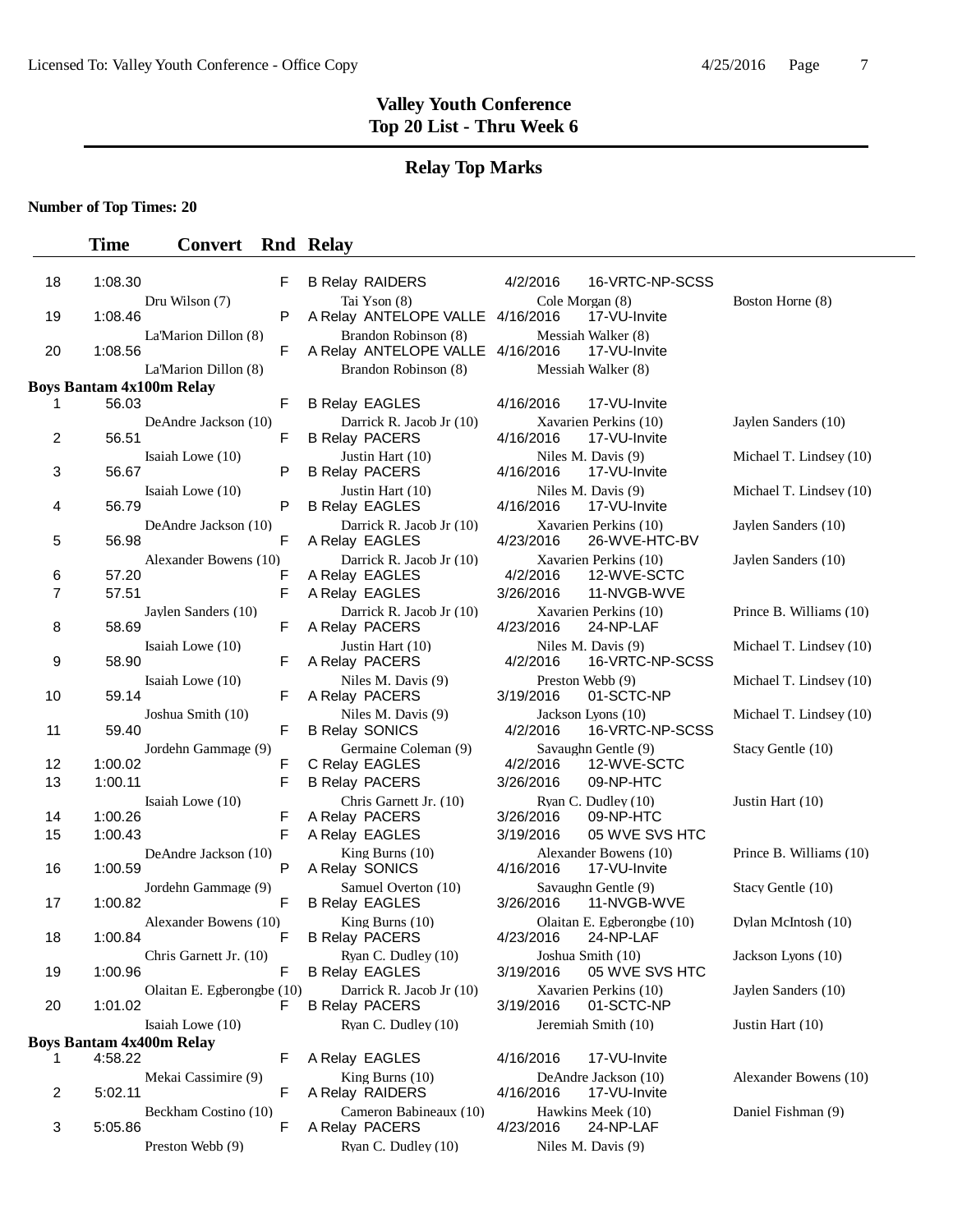#### **Relay Top Marks**

**Number of Top Times: 20**

| 4  | 5:10.27 |                                               | F | A Relay PACERS                                   | 4/16/2016                   | 17-VU-Invite                                 |
|----|---------|-----------------------------------------------|---|--------------------------------------------------|-----------------------------|----------------------------------------------|
| 5  | 5:14.75 | Alexander Mendoza (10)                        | F | Flavio T. Leon (10)<br><b>B Relay EAGLES</b>     | 4/2/2016                    | Ethan M. Diaz $(10)$<br>12-WVE-SCTC          |
|    |         | Jaylen Sanders (10)                           |   | Darrick R. Jacob Jr (10)                         | King Burns $(10)$           |                                              |
| 6  | 5:17.20 |                                               | F | A Relay RAIDERS                                  | 4/2/2016                    | 16-VRTC-NP-SCSS                              |
| 7  | 5:22.45 | Daniel Fishman (9)                            | F | Hawkins Meek (10)<br>A Relay PACERS              | 3/19/2016                   | Beckham Costino (10)<br>01-SCTC-NP           |
| 8  | 5:24.23 | Ryan C. Dudley (10)                           | F | Chris Garnett Jr. (10)<br>A Relay PACERS         | 3/26/2016                   | Ethan M. Diaz (10)<br>09-NP-HTC              |
| 9  | 5:30.43 | Jeremiah Smith (10)                           | F | Niles M. Davis (9)<br>A Relay EAGLES             | 3/26/2016                   | Joshua Smith (10)<br>11-NVGB-WVE             |
| 10 | 5:32.76 | Prince B. Williams (10)                       | F | Myles Owens (9)<br>A Relay RAIDERS               | 3/26/2016                   | Ifeouwaleyi Orekoya (10)<br>06-SFVR-SCTC-VR  |
| 11 | 5:35.57 | Daniel Fishman (9)                            | F | Hawkins Meek (10)<br>A Relay RAIDERS             | 4/23/2016                   | Nathan Castillo (10)<br>27-SVS-VRTC-SFVR     |
| 12 | 5:37.90 | Cameron Babineaux (10)                        | F | Daniel Fishman (9)<br>A Relay PACERS             | 4/2/2016                    | Beckham Costino (10)<br>16-VRTC-NP-SCSS      |
| 13 | 5:44.67 | Nicholas Kotero (9)                           | F | Mekhi Macias (9)<br>A Relay EAGLES               | 3/19/2016                   | Ethan M. Diaz (10)<br>05 WVE SVS HTC         |
| 14 | 5:52.43 | Mekai Cassimire (9)                           | F | Prince B. Williams (10)<br><b>B Relay EAGLES</b> | 4/16/2016                   | Ifeouwaleyi Orekoya (10)<br>17-VU-Invite     |
| 15 | 5:56.47 | Jeffrey Jackson (9)                           | F | Myles Owens (9)<br>A Relay BEARS                 | 4/16/2016                   | Randolph Jackson (9)<br>17-VU-Invite         |
| 16 | 5:56.55 | Joshua Reyes (9)                              | F | Preston E. Garrido (10)<br>A Relay PALMDALE BUL  | 3/19/2016                   | Damien Saucedo (9)<br>04-VRTC-AVTC-PB-TT     |
| 17 | 6:02.30 | LeSaun L. Williams (9)<br>Nathan Arguello (9) | F | A Relay SONICS<br>Franky Balcorta (10)           | 4/2/2016                    | 16-VRTC-NP-SCSS<br>Jordehn Gammage (9)       |
| 18 | 6:04.29 | DeAndre Jackson (10)                          | F | A Relay EAGLES<br>Malachi J. Ferguson (9)        | 4/2/2016                    | 12-WVE-SCTC<br>Randolph Jackson (9)          |
| 19 | 6:13.84 | Eitan Epstein (9)                             | F | A Relay RAIDERS<br>Camden Richardson (10)        | 3/19/2016                   | 04-VRTC-AVTC-PB-TT<br>Daniel Castro (10)     |
| 20 | 6:21.43 |                                               | F | A Relay SONICS                                   | 3/26/2016                   | 10-TT-SCSS-PB                                |
|    |         | <b>Boys Midget 4x100m Relay</b>               |   |                                                  |                             |                                              |
| 1  | 53.11   |                                               | F | A Relay PACERS                                   | 4/16/2016                   | 17-VU-Invite                                 |
| 2  | 53.39   | Damarrie Smith (12)                           | F | Matthew Heath (12)<br>A Relay EAGLES             | 4/2/2016                    | Chase C. Farrell (11)<br>12-WVE-SCTC         |
| 3  | 53.55   | Andrew Shackleford (11)                       | F | Jaden A. DaCosta (12)<br><b>B Relay SONICS</b>   | Dane Reed (12)<br>4/16/2016 | 17-VU-Invite                                 |
| 4* | 53.57   | Alex Manzano (11)                             | F | Kaleb Alexander (12)<br>A Relay PACERS           |                             | Dylan Williams (11)<br>3/19/2016  01-SCTC-NP |
| 4* | 53.57   | Damarrie Smith (12)                           | P | Matthew Heath (12)<br>A Relay PACERS             | 4/16/2016                   | Peyton Waters (11)<br>17-VU-Invite           |
| 6  | 53.98   | Damarrie Smith (12)                           | F | Matthew Heath (12)<br>A Relay EAGLES             | 4/23/2016                   | Chase C. Farrell (11)<br>26-WVE-HTC-BV       |
| 7  | 54.34   | Ahmad Hankins (12)                            | F | Jai Bell (12)<br>A Relay PACERS                  | 3/26/2016                   | Andrew Shackleford (11)<br>09-NP-HTC         |
| 8  | 54.37   | Chase C. Farrell (11)                         | P | Elijah Gipson (12)<br><b>B Relay SONICS</b>      | 4/16/2016                   | Matthew Heath (12)<br>17-VU-Invite           |
| 9  | 54.43   | Alex Manzano (11)                             | F | Kaleb Alexander (12)<br>C Relay PACERS           | 4/23/2016                   | Dylan Williams (11)<br>24-NP-LAF             |
|    |         | $\mathbf{n}$ $(10)$                           |   |                                                  |                             | $T T = 1.7111$                               |

| Alexander Mendoza (10)  | F | Flavio T. Leon (10)<br><b>B Relay EAGLES</b>     | Ethan M. Diaz $(10)$<br>4/2/2016<br>12-WVE-SCTC       |
|-------------------------|---|--------------------------------------------------|-------------------------------------------------------|
| Jaylen Sanders (10)     | F | Darrick R. Jacob Jr (10)<br>A Relay RAIDERS      | King Burns $(10)$<br>16-VRTC-NP-S<br>4/2/2016         |
| Daniel Fishman (9)      | F | Hawkins Meek (10)<br>A Relay PACERS              | Beckham Costino (10)<br>3/19/2016<br>01-SCTC-NP       |
| Ryan C. Dudley (10)     | F | Chris Garnett Jr. (10)<br>A Relay PACERS         | Ethan M. Diaz (10)<br>09-NP-HTC<br>3/26/2016          |
| Jeremiah Smith (10)     | F | Niles M. Davis (9)<br>A Relay EAGLES             | Joshua Smith (10)<br>3/26/2016<br>11-NVGB-WVE         |
| Prince B. Williams (10) | F | Myles Owens (9)<br>A Relay RAIDERS               | Ifeouwaleyi Orekoya (10)<br>06-SFVR-SCT<br>3/26/2016  |
| Daniel Fishman (9)      | F | Hawkins Meek (10)<br>A Relay RAIDERS             | Nathan Castillo (10)<br>27-SVS-VRTC-<br>4/23/2016     |
| Cameron Babineaux (10)  | F | Daniel Fishman (9)<br>A Relay PACERS             | Beckham Costino (10)<br>16-VRTC-NP-S<br>4/2/2016      |
| Nicholas Kotero (9)     | F | Mekhi Macias (9)<br>A Relay EAGLES               | Ethan M. Diaz (10)<br>05 WVE SVS H<br>3/19/2016       |
| Mekai Cassimire (9)     | F | Prince B. Williams (10)<br><b>B Relay EAGLES</b> | Ifeouwaleyi Orekoya (10)<br>4/16/2016<br>17-VU-Invite |
| Jeffrey Jackson (9)     | F | Myles Owens (9)<br>A Relay BEARS                 | Randolph Jackson (9)<br>4/16/2016<br>17-VU-Invite     |
| Joshua Reyes (9)        | F | Preston E. Garrido (10)<br>A Relay PALMDALE BUL  | Damien Saucedo (9)<br>3/19/2016<br>04-VRTC-AVT        |
| LeSaun L. Williams (9)  |   |                                                  |                                                       |
|                         | F | A Relay SONICS                                   | 16-VRTC-NP-S<br>4/2/2016                              |
| Nathan Arguello (9)     | F | Franky Balcorta (10)<br>A Relay EAGLES           | Jordehn Gammage (9)<br>4/2/2016<br>12-WVE-SCTC        |
| DeAndre Jackson (10)    | F | Malachi J. Ferguson (9)<br>A Relay RAIDERS       | Randolph Jackson (9)<br>3/19/2016<br>04-VRTC-AVT      |
| Eitan Epstein (9)       | F | Camden Richardson (10)<br>A Relay SONICS         | Daniel Castro (10)<br>10-TT-SCSS-P<br>3/26/2016       |
| 0 <sub>m</sub> Relay    |   |                                                  |                                                       |
|                         | F | A Relay PACERS                                   | 4/16/2016<br>17-VU-Invite                             |
| Damarrie Smith (12)     | F | Matthew Heath (12)<br>A Relay EAGLES             | Chase C. Farrell (11)<br>4/2/2016<br>12-WVE-SCTC      |
| Andrew Shackleford (11) | F | Jaden A. DaCosta (12)<br><b>B Relay SONICS</b>   | Dane Reed (12)<br>4/16/2016<br>17-VU-Invite           |
| Alex Manzano (11)       | F | Kaleb Alexander (12)<br>A Relay PACERS           | Dylan Williams (11)<br>3/19/2016<br>01-SCTC-NP        |
| Damarrie Smith (12)     | P | Matthew Heath (12)<br>A Relay PACERS             | Peyton Waters (11)<br>17-VU-Invite<br>4/16/2016       |
| Damarrie Smith (12)     | F | Matthew Heath (12)<br>A Relay EAGLES             | Chase C. Farrell (11)<br>4/23/2016<br>26-WVE-HTC-     |
| Ahmad Hankins (12)      | F | Jai Bell (12)<br>A Relay PACERS                  | Andrew Shackleford (11)<br>3/26/2016<br>09-NP-HTC     |
| Chase C. Farrell (11)   | P | Elijah Gipson (12)<br><b>B Relay SONICS</b>      | Matthew Heath (12)<br>17-VU-Invite<br>4/16/2016       |
| Alex Manzano (11)       | F | Kaleb Alexander (12)<br>C Relay PACERS           | Dylan Williams (11)<br>24-NP-LAF<br>4/23/2016         |
| Iaden Ruiz $(12)$       |   | Iavionn Hester $(12)$                            | $CoreV$ T Lewis (11)                                  |

| F                              | A Relay PACERS                                              | 4/16/2016<br>17-VU-Invite                                             |                        |
|--------------------------------|-------------------------------------------------------------|-----------------------------------------------------------------------|------------------------|
| Alexander Mendoza (10)<br>F    | Flavio T. Leon (10)<br><b>B Relay EAGLES</b>                | Ethan M. Diaz (10)<br>4/2/2016<br>12-WVE-SCTC                         | Niles M. Davis (9)     |
| Jaylen Sanders (10)<br>F       | Darrick R. Jacob Jr (10)<br>A Relay RAIDERS                 | King Burns $(10)$<br>16-VRTC-NP-SCSS<br>4/2/2016                      | Alexander Bowens (10)  |
| Daniel Fishman (9)<br>F        | Hawkins Meek (10)<br>A Relay PACERS                         | Beckham Costino (10)<br>3/19/2016<br>01-SCTC-NP                       | Cameron Babineaux (10) |
| Ryan C. Dudley (10)<br>F       | Chris Garnett Jr. (10)<br>A Relay PACERS                    | Ethan M. Diaz (10)<br>09-NP-HTC<br>3/26/2016                          | Niles M. Davis (9)     |
| Jeremiah Smith (10)<br>F       | Niles M. Davis (9)<br>A Relay EAGLES                        | Joshua Smith (10)<br>11-NVGB-WVE<br>3/26/2016                         | Ethan M. Diaz (10)     |
| Prince B. Williams (10)<br>F   | Myles Owens (9)<br>A Relay RAIDERS                          | Ifeouwaleyi Orekoya (10)<br>06-SFVR-SCTC-VR<br>3/26/2016              |                        |
| Daniel Fishman (9)<br>F        | Hawkins Meek (10)<br>A Relay RAIDERS                        | Nathan Castillo (10)<br>27-SVS-VRTC-SFVR<br>4/23/2016                 | Cameron Babineaux (10) |
| Cameron Babineaux (10)<br>F    | Daniel Fishman (9)<br>A Relay PACERS                        | Beckham Costino (10)<br>4/2/2016<br>16-VRTC-NP-SCSS                   | Hawkins Meek (10)      |
| Nicholas Kotero (9)<br>F       | Mekhi Macias (9)<br>A Relay EAGLES                          | Ethan M. Diaz (10)<br>3/19/2016<br>05 WVE SVS HTC                     | Niles M. Davis (9)     |
| Mekai Cassimire (9)<br>F       | Prince B. Williams (10)<br><b>B Relay EAGLES</b>            | Ifeouwalevi Orekova (10)<br>17-VU-Invite<br>4/16/2016                 | Jaylen Sanders (10)    |
| Jeffrey Jackson (9)<br>F       | Myles Owens (9)<br>A Relay BEARS                            | Randolph Jackson (9)<br>4/16/2016<br>17-VU-Invite                     | Vaughn A. Clark (10)   |
| Joshua Reyes (9)<br>F          | Preston E. Garrido (10)<br>A Relay PALMDALE BUL             | Damien Saucedo (9)<br>3/19/2016<br>04-VRTC-AVTC-PB-TT                 | Axel Ynostros (10)     |
| LeSaun L. Williams (9)         |                                                             |                                                                       |                        |
|                                |                                                             |                                                                       |                        |
| F<br>Nathan Arguello (9)       | A Relay SONICS<br>Franky Balcorta (10)                      | 16-VRTC-NP-SCSS<br>4/2/2016<br>Jordehn Gammage (9)                    | Micah Mallory (9)      |
| F<br>DeAndre Jackson (10)<br>F | A Relay EAGLES<br>Malachi J. Ferguson (9)                   | 4/2/2016<br>12-WVE-SCTC<br>Randolph Jackson (9)<br>04-VRTC-AVTC-PB-TT | Myles Owens (9)        |
| Eitan Epstein (9)<br>F         | A Relay RAIDERS<br>Camden Richardson (10)<br>A Relay SONICS | 3/19/2016<br>Daniel Castro (10)<br>3/26/2016<br>10-TT-SCSS-PB         | Isaac Pineda (10)      |
| 00m Relay                      |                                                             |                                                                       |                        |
| F                              | A Relay PACERS                                              | 17-VU-Invite<br>4/16/2016                                             |                        |
| Damarrie Smith (12)<br>F       | Matthew Heath (12)<br>A Relay EAGLES                        | Chase C. Farrell (11)<br>12-WVE-SCTC<br>4/2/2016                      | Elijah Gipson (12)     |
| Andrew Shackleford (11)<br>F   | Jaden A. DaCosta (12)<br><b>B Relay SONICS</b>              | Dane Reed (12)<br>4/16/2016<br>17-VU-Invite                           | Blake Zundel (12)      |
| Alex Manzano (11)<br>F         | Kaleb Alexander (12)<br>A Relay PACERS                      | Dylan Williams (11)<br>3/19/2016<br>01-SCTC-NP                        | Damario Jackson (11)   |
| Damarrie Smith (12)<br>P       | Matthew Heath (12)<br>A Relay PACERS                        | Peyton Waters (11)<br>17-VU-Invite<br>4/16/2016                       | Elijah Gipson (12)     |
| Damarrie Smith (12)<br>F       | Matthew Heath (12)<br>A Relay EAGLES                        | Chase C. Farrell (11)<br>26-WVE-HTC-BV<br>4/23/2016                   | Elijah Gipson (12)     |
| Ahmad Hankins (12)<br>F        | Jai Bell (12)<br>A Relay PACERS                             | Andrew Shackleford (11)<br>3/26/2016<br>09-NP-HTC                     | Blake Zundel (12)      |
| Chase C. Farrell (11)<br>P     | Elijah Gipson (12)<br><b>B Relay SONICS</b>                 | Matthew Heath (12)<br>17-VU-Invite<br>4/16/2016                       | Damarrie Smith (12)    |
| Alex Manzano (11)<br>F         | Kaleb Alexander (12)<br>C Relay PACERS                      | Dylan Williams (11)<br>24-NP-LAF<br>4/23/2016                         | Damario Jackson (11)   |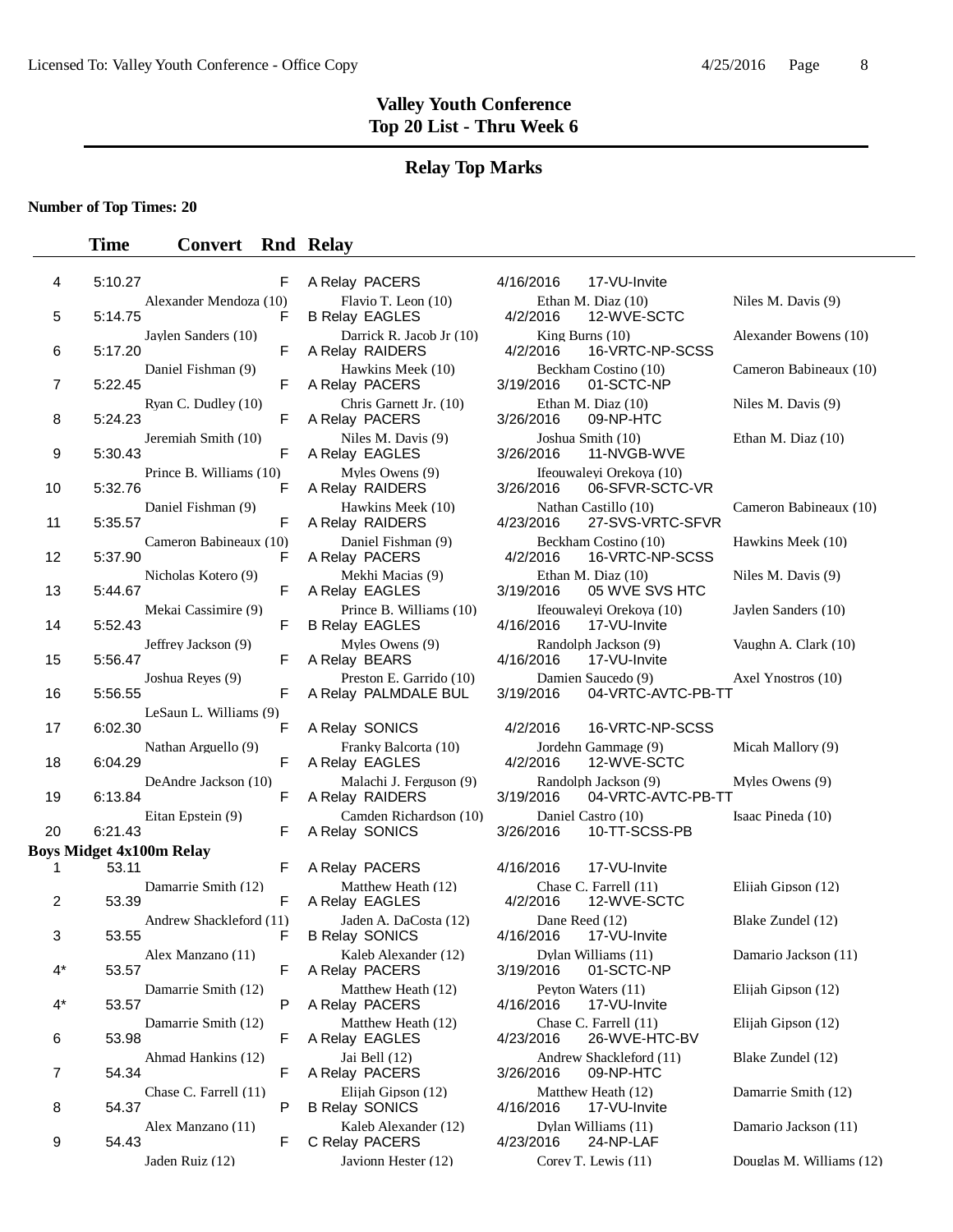#### **Relay Top Marks**

**Number of Top Times: 20**

| 10 | 54.66   | F                               | A Relay EAGLES                                           | 3/26/2016      | 11-NVGB-WVE                               |                         |
|----|---------|---------------------------------|----------------------------------------------------------|----------------|-------------------------------------------|-------------------------|
|    |         | Jaden A. DaCosta (12)           | Andrew Shackleford (11)                                  | Dane Reed (12) |                                           |                         |
| 11 | 55.00   | F                               | A Relay SONICS                                           | 4/2/2016       | 16-VRTC-NP-SCSS                           |                         |
| 12 | 55.70   | F                               | A Relay SONICS                                           | 3/26/2016      | 10-TT-SCSS-PB                             |                         |
| 13 | 55.82   | F                               | A Relay SONICS                                           | 3/19/2016      | 03-NVGB-SCSS-SFVR                         |                         |
| 14 | 55.90   | Dylan Williams (11)<br>F        | Alex Manzano (11)<br>B Relay ANTELOPE VALLE 4/16/2016    |                | Kaleb Alexander (12)<br>17-VU-Invite      | Damario Jackson (11)    |
| 15 | 56.29   | Anthony Woods (12)<br>P         | Rodrick Hawkins (11)<br>B Relay ANTELOPE VALLE 4/16/2016 |                | Tyler Hatley (11)<br>17-VU-Invite         | Cedric Samarion (11)    |
| 16 | 56.31   | Anthony Woods (12)<br>F         | Rodrick Hawkins (11)<br><b>B Relay ANTELOPE VALLE</b>    | 4/2/2016       | Tyler Hatley (11)<br>13-HTC-AVTC-SFVR     | Cedric Samarion (11)    |
| 17 | 56.38   | Anthony Woods (12)<br>F         | Cedric Samarion (11)<br><b>B Relay PACERS</b>            | 3/26/2016      | Rodrick Hawkins (11)<br>09-NP-HTC         | Kadin Newton (12)       |
| 18 | X56.48  | Peyton Waters (11)<br>F         | London T. Mitchell (12)<br>A Relay EAGLES                | 4/16/2016      | Ezekiel M. Wood (12)<br>17-VU-Invite      | Joshua Dixon (11)       |
| 19 | 56.50   | Brayon Singer (11)<br>P         | Max A. Weinzimer (12)<br>A Relay EAGLES                  | 4/16/2016      | Fletcher W. Gaither (12)<br>17-VU-Invite  | Ahmad Hankins (12)      |
| 20 | 56.56   | Brayon Singer (11)<br>F         | Max A. Weinzimer (12)<br><b>B Relay SONICS</b>           | 3/26/2016      | Fletcher W. Gaither (12)<br>10-TT-SCSS-PB | Ahmad Hankins (12)      |
|    |         | <b>Boys Midget 4x400m Relay</b> |                                                          |                |                                           |                         |
| 1  | 4:24.07 | F                               | A Relay EAGLES                                           | 4/16/2016      | 17-VU-Invite                              |                         |
| 2  | 4:29.36 | Andrew Shackleford (11)<br>F    | Fletcher W. Gaither (12)<br>A Relay EAGLES               | 4/23/2016      | Blake Zundel (12)<br>26-WVE-HTC-BV        | Max A. Weinzimer (12)   |
| 3  | 4:34.67 | Andrew Shackleford (11)<br>F    | Jon Burns $(11)$<br><b>B Relay EAGLES</b>                | 4/23/2016      | Fletcher W. Gaither (12)<br>26-WVE-HTC-BV | Blake Zundel (12)       |
| 4  | 4:42.97 | Ethan Godsey (12)<br>F          | Oriola Egberongbe (12)<br>A Relay EAGLES                 | 3/26/2016      | Adeola Egberongbe (12)<br>11-NVGB-WVE     | Parker King (11)        |
| 5  | 4:43.06 | Adeola Egberongbe (12)<br>F     | Ethan Godsey (12)<br>A Relay EAGLES                      | 4/2/2016       | Parker King (11)<br>12-WVE-SCTC           | Ethan Smith (11)        |
| 6  | 4:46.90 | Andrew Shackleford (11)<br>F    | Oriola Egberongbe (12)<br>A Relay PACERS                 | 4/2/2016       | Jaden A. DaCosta (12)<br>16-VRTC-NP-SCSS  | Blake Zundel (12)       |
| 7  | 4:47.22 | Damarrie Smith (12)<br>F        | London T. Mitchell (12)<br>C Relay EAGLES                | 4/2/2016       | Elijah Gipson (12)<br>12-WVE-SCTC         | Uzona Meremikwu (11)    |
| 8  | 4:49.35 | Ethan Godsey (12)<br>F          | Adeola Egberongbe (12)<br>A Relay BEARS                  | 4/16/2016      | Ethan Smith (11)<br>17-VU-Invite          | Parker King (11)        |
| 9  | 4:49.41 | Johnny De La Cruz (12)<br>F     | Sebastian Diaz (11)<br>A Relay EAGLES                    | 3/19/2016      | Noah Stewart (12)<br>05 WVE SVS HTC       | Jacob Minor (12)        |
| 10 | 4:51.97 | Brayon Singer (11)<br>F         | Jaden A. DaCosta (12)<br><b>B Relay EAGLES</b>           | 3/26/2016      | Andrew Shackleford (11)<br>11-NVGB-WVE    | Oriola Egberongbe (12)  |
| 11 | 4:53.47 | Jon Burns $(11)$<br>F           | Oriola Egberongbe (12)<br>C Relay EAGLES                 | 4/23/2016      | Brayon Singer (11)<br>26-WVE-HTC-BV       | Max A. Weinzimer (12)   |
| 12 | 4:57.30 | Ethan Smith (11)<br>F           | Jeremy M M. Espinoza (11)<br>A Relay PACERS              | 3/26/2016      | Tyson B. Carew $(11)$<br>09-NP-HTC        | Ishan Dubal (11)        |
| 13 | 5:01.72 | Douglas M. Williams (12)<br>F   | Tajh M. Carter (11)<br><b>B Relay EAGLES</b>             | 3/19/2016      | Chase C. Farrell (11)<br>05 WVE SVS HTC   | Peyton Waters (11)      |
| 14 | 5:06.11 | Ethan Godsey (12)<br>F          | Adeola Egberongbe (12)<br>D Relay EAGLES                 | 4/2/2016       | Ethan Smith (11)<br>12-WVE-SCTC           | Dejaneiro McDaniel (11) |
| 15 | 5:09.89 | Jeremy M M. Espinoza (11)<br>F. | Lucas Geyer (11)<br>A Relay PACERS                       | 3/19/2016      | Tyson B. Carew $(11)$<br>01-SCTC-NP       | Ishan Dubal (11)        |
| 16 | 5:10.56 | Gabriel Kotero (11)<br>F        | Tajh M. Carter (11)<br>C Relay EAGLES                    | 3/26/2016      | Corey T. Lewis $(11)$<br>11-NVGB-WVE      | London T. Mitchell (12) |
|    |         | Jaden A. DaCosta (12)           | Andrew Shackleford (11)                                  | Dane Reed (12) |                                           |                         |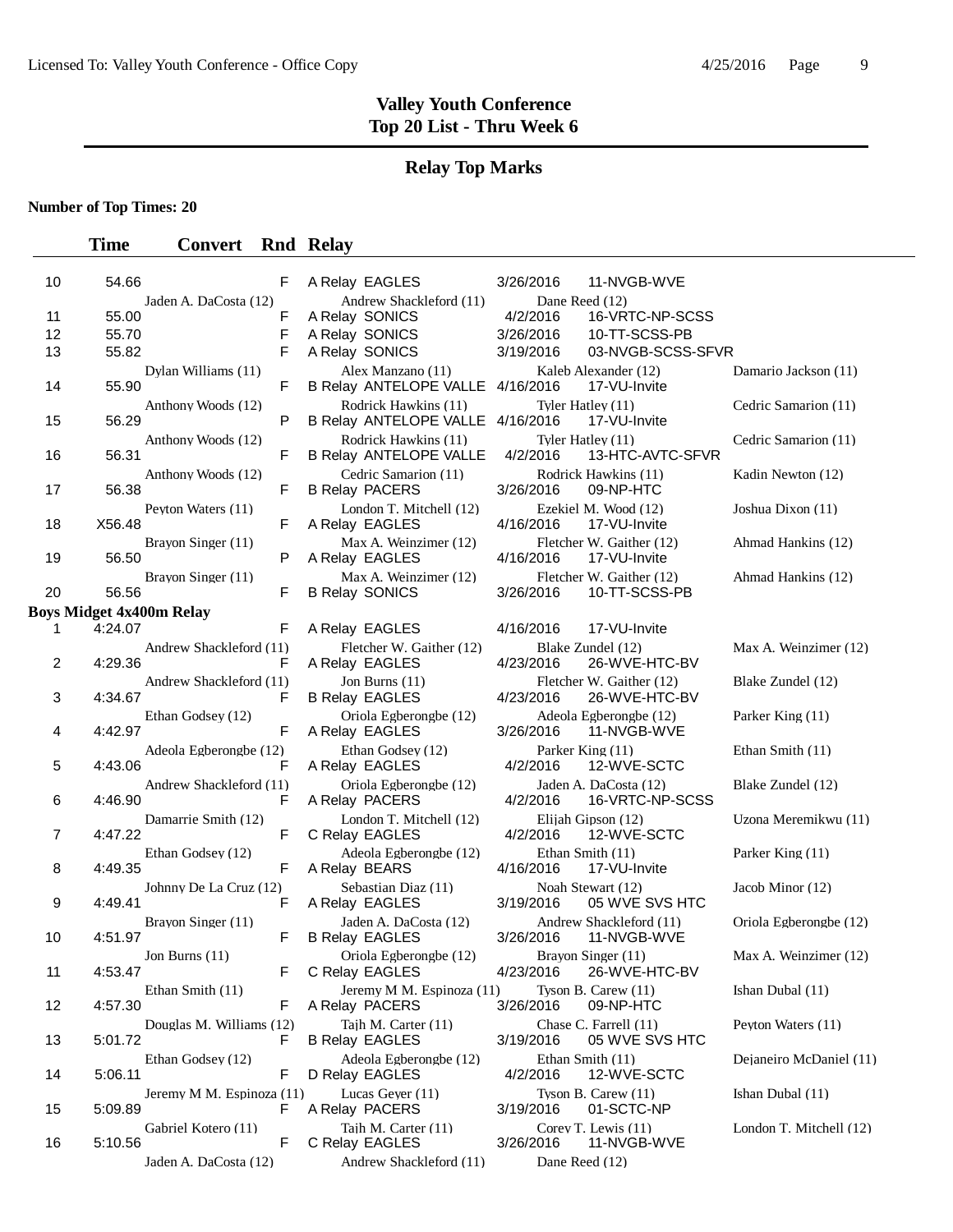## **Relay Top Marks**

**Number of Top Times: 20**

| 17                                                                                                                                   | 5:17.80        | F                                |  | C Relay EAGLES                                                  | 3/19/2016             | 05 WVE SVS HTC                                                  |                         |  |  |  |  |
|--------------------------------------------------------------------------------------------------------------------------------------|----------------|----------------------------------|--|-----------------------------------------------------------------|-----------------------|-----------------------------------------------------------------|-------------------------|--|--|--|--|
|                                                                                                                                      |                | Jeremy M M. Espinoza (11)        |  | Parker King (11)                                                |                       | Tyson B. Carew (11)                                             | Damian Z. Ellison (11)  |  |  |  |  |
| 18                                                                                                                                   | 5:56.36        | F                                |  | A Relay PALMDALE BUL                                            | 3/19/2016             | 04-VRTC-AVTC-PB-TT                                              |                         |  |  |  |  |
| Cade C. Litchko (11)<br><b>Boys Youth 4x100m Relay</b>                                                                               |                |                                  |  |                                                                 |                       |                                                                 |                         |  |  |  |  |
| 1.                                                                                                                                   | 50.21          | F                                |  | <b>B Relay EAGLES</b>                                           | 4/23/2016             | 26-WVE-HTC-BV                                                   |                         |  |  |  |  |
| $2^*$                                                                                                                                | 50.39          | Justin Gilbert (13)<br>F         |  | Justin Zhenh (14)<br><b>B Relay EAGLES</b>                      | 4/16/2016             | Matthew Abajian (13)<br>17-VU-Invite                            | Kevionate Tate (14)     |  |  |  |  |
| $2^*$                                                                                                                                | 50.39          | Andrew E. Egbase (14)<br>F       |  | Justin Zhenh (14)<br>A Relay SONICS                             | 4/16/2016             | Matthew Abajian (13)<br>17-VU-Invite                            | Zahri Cassimire (13)    |  |  |  |  |
| 4                                                                                                                                    | 50.88          | Elias Larry (13)<br>P            |  | De Vonn Johnson (14)<br><b>B Relay EAGLES</b>                   | 4/16/2016             | Derek Harvey III $(13)$<br>17-VU-Invite                         | Nicholas Wyatt (14)     |  |  |  |  |
| 5                                                                                                                                    | 51.09          | Andrew E. Egbase (14)<br>F       |  | Justin Zhenh (14)<br>A Relay PACERS                             | 4/23/2016             | Matthew Abajian (13)<br>24-NP-LAF                               | Zahri Cassimire (13)    |  |  |  |  |
| 6<br>7                                                                                                                               | 51.15<br>51.22 | Kevin M. Armstead (14)<br>F<br>F |  | Kyle Wynn (13)<br>A Relay SONICS<br>A Relay EAGLES              | 3/26/2016<br>4/2/2016 | Ephesians A. Prysock (13)<br>10-TT-SCSS-PB<br>12-WVE-SCTC       | Robert Rosebaugh (14)   |  |  |  |  |
| 8                                                                                                                                    | 51.29          | Keon Buggs (13)<br>Ρ             |  | Zahri Cassimire (13)<br>A Relay SONICS                          | 4/16/2016             | Kevionate Tate (14)<br>17-VU-Invite                             | Joshua Orisarayi (14)   |  |  |  |  |
| 9                                                                                                                                    | 51.30          | Elias Larry (13)<br>F            |  | De Vonn Johnson (14)<br>A Relay EAGLES                          | 3/26/2016             | Derek Harvey III (13)<br>11-NVGB-WVE                            | Nicholas Wyatt (14)     |  |  |  |  |
| 10                                                                                                                                   | 51.99          | Jaylin Evans (14)<br>F           |  | Bradley Pierce (14)<br>A Relay EAGLES                           | 4/23/2016             | Joshua Orisarayi (14)<br>26-WVE-HTC-BV                          | Justin Zhenh (14)       |  |  |  |  |
| 11                                                                                                                                   | 52.07          | Keon Buggs (13)<br>F             |  | Zahri Cassimire (13)<br><b>B Relay EAGLES</b>                   | 4/2/2016              | Bradley Pierce (14)<br>12-WVE-SCTC                              | Joshua Orisarayi (14)   |  |  |  |  |
| 12                                                                                                                                   | 52.24          | Andrew E. Egbase (14)<br>F       |  | Bradley Pierce (14)<br>A Relay EAGLES                           | 3/19/2016             | Mister Williams (14)<br>05 WVE SVS HTC                          | Justin Gilbert (13)     |  |  |  |  |
| 13                                                                                                                                   | 52.62          | Xayvion Perkins (13)<br>F        |  | Kevionate Tate (14)<br>A Relay ANTELOPE VALLE 3/26/2016         |                       | Justin Gilbert (13)<br>07-AVTC-LRR                              | Jaylin Evans (14)       |  |  |  |  |
| 14                                                                                                                                   | 53.69          | Rayshawn Culver (13)<br>P        |  | Jermaine Tryon Jr. (14)<br>A Relay ANTELOPE VALLE 4/16/2016     |                       | Elijah Davis (14)<br>17-VU-Invite                               | Bryan Harrison III (13) |  |  |  |  |
| 15                                                                                                                                   | 53.77          | Rayshawn Culver (13)<br>F        |  | Jayden Sheridan (13)<br>A Relay ANTELOPE VALLE 3/19/2016        |                       | Bryan Harrison III (13)<br>04-VRTC-AVTC-PB-TT                   | Jermaine Tryon Jr. (14) |  |  |  |  |
| 16                                                                                                                                   | 53.93          | Rayshawn Culver (13)<br>F        |  | Bryan Harrison III (13)<br>A Relay BEARS<br>Daniel Mercado (14) | 4/2/2016              | Jermaine Tryon Jr. (14)<br>14-NVGB-LAF-PB-BV<br>Bruce Meza (14) |                         |  |  |  |  |
| 17                                                                                                                                   | 54.25          | David Rangel (14)<br>F           |  | A Relay BEARS                                                   | 3/19/2016             | 03-NVGB-SCSS-SFVR                                               | Daniel Plata (14)       |  |  |  |  |
| 18                                                                                                                                   | 54.58          | Nicholas Humphus (14)<br>F       |  | Bruce Meza (14)<br>A Relay ANTELOPE VALLE                       | 4/2/2016              | Daniel Mercado (14)<br>13-HTC-AVTC-SFVR                         | David Rangel (14)       |  |  |  |  |
| 19                                                                                                                                   | 54.79          | Jayden Sheridan (13)<br>F        |  | Rayshawn Culver (13)<br>A Relay BEARS                           |                       | Bryan Harrison III (13)<br>3/26/2016  11-NVGB-WVE               | Jermaine Tryon Jr. (14) |  |  |  |  |
| 20                                                                                                                                   | 54.88          | David Rangel (14)<br>F           |  | Daniel Plata (14)<br>A Relay ANTELOPE VALLE 4/23/2016           |                       | Bruce Meza (14)<br>25-AVTC-PB-SCSS-TT                           | Daniel Mercado (14)     |  |  |  |  |
| Rayshawn Culver (13)<br>Jermaine Tryon Jr. (14)<br>Jayden Sheridan (13)<br>Bryan Harrison III (13)<br><b>Boys Youth 4x400m Relay</b> |                |                                  |  |                                                                 |                       |                                                                 |                         |  |  |  |  |
|                                                                                                                                      | 4:02.83        | F                                |  | A Relay EAGLES                                                  | 4/16/2016             | 17-VU-Invite                                                    |                         |  |  |  |  |
| 2                                                                                                                                    | 4:12.21        | Jaylin Evans (14)<br>F           |  | Keon Buggs (13)<br>A Relay EAGLES                               | 4/23/2016             | Kevionate Tate (14)<br>26-WVE-HTC-BV                            | Bradley Pierce (14)     |  |  |  |  |
| 3                                                                                                                                    | 4:12.79        | Zahri Cassimire (13)<br>F        |  | Kevionate Tate (14)<br>A Relay BEARS                            | 4/16/2016             | Keon Buggs (13)<br>17-VU-Invite                                 | Jaylin Evans (14)       |  |  |  |  |
|                                                                                                                                      |                | Bruce Meza (14)                  |  | David Rangel (14)                                               |                       | Daniel Mercado (14)                                             | Daniel Plata (14)       |  |  |  |  |